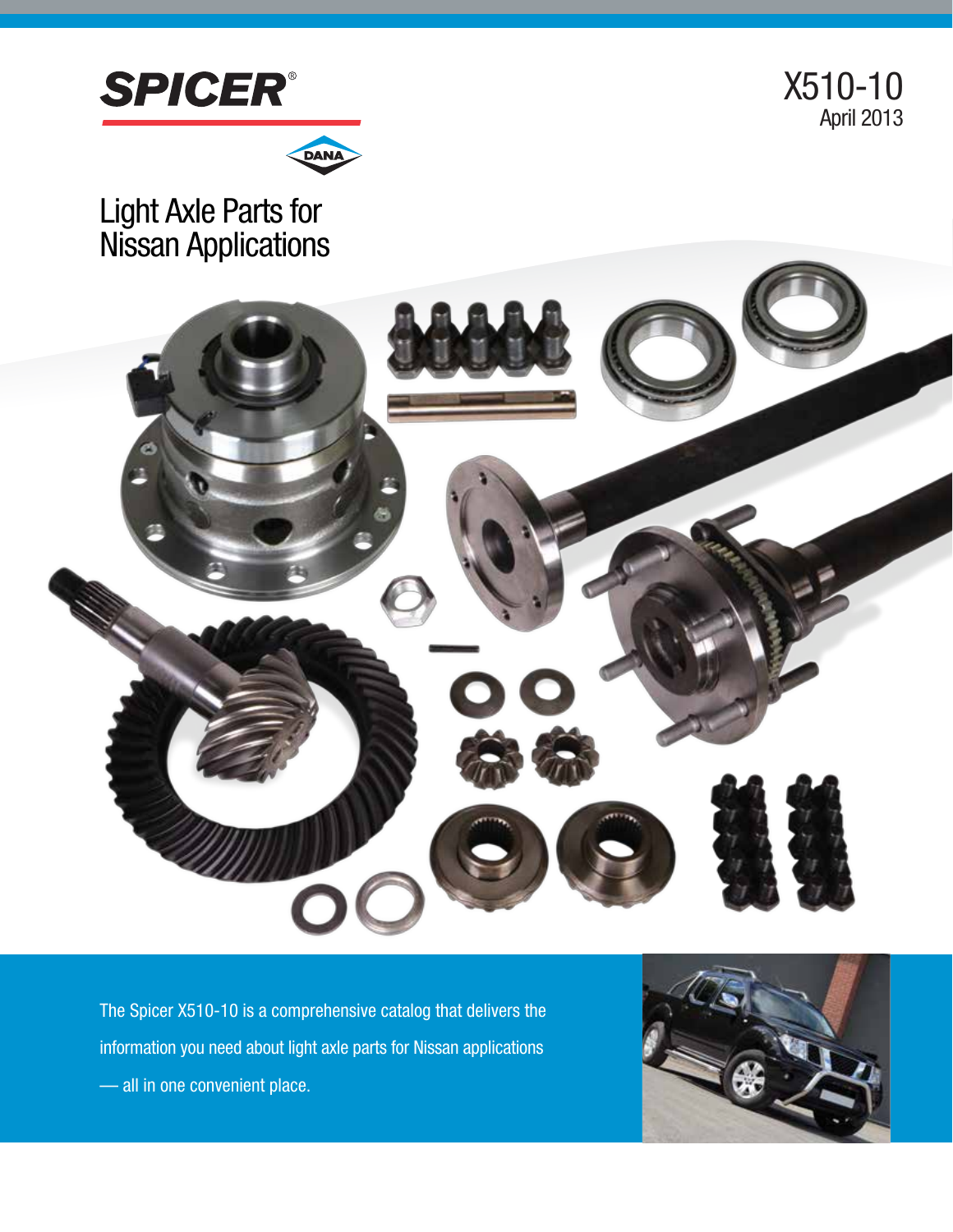# **CONTENTS**

| Dana 205™ Front Axles for 4 x 4                                   |  |
|-------------------------------------------------------------------|--|
|                                                                   |  |
|                                                                   |  |
|                                                                   |  |
|                                                                   |  |
| Dana Super 44™ /226 Rear Axles                                    |  |
| $\mathcal{L} = \mathcal{L} \times \mathcal{L} \times \mathcal{L}$ |  |

|--|--|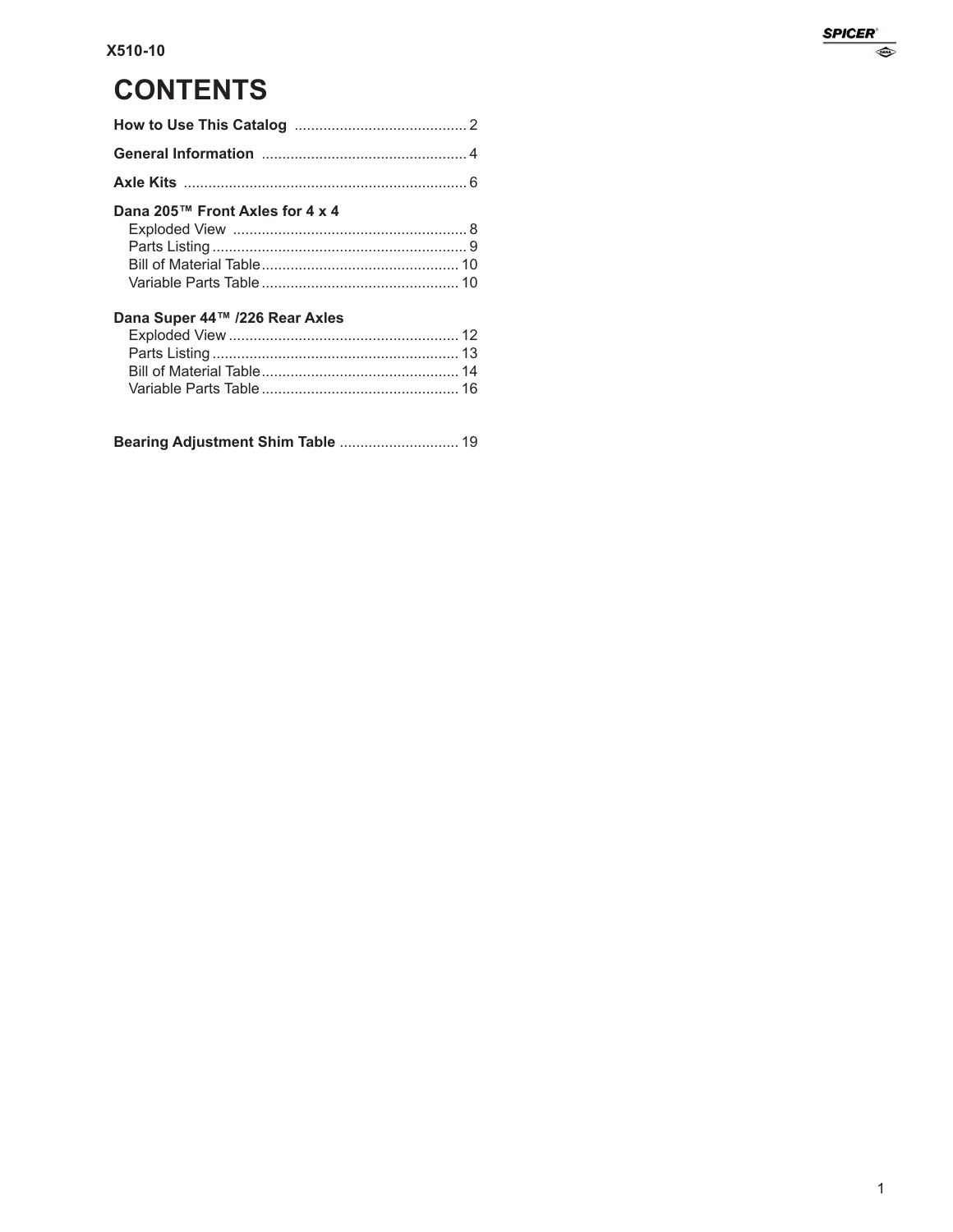

## **How to Use This Catalog**

This catalog contains applications and part listings for front and rear axles which fit Nissan vehicles from model years **2003** and newer.

The data in this publication is arranged in numerical order by model for front axles and then for rear axles. Each model contains the following three sections as appropriate:

#### **• Parts Listing and Exploded View**

This section contains an exploded view of the axle and lists all the part numbers for those parts illustrated. The parts that do not have a common part number have a footnote reference indicating where to find the correct part number for each Bill of Material.

| X510-10            |                              | Dana Super 44™ /226 Rear Axle     | <b>Parts Listing</b> |                              | <b>SPICER</b>                       | ☜ |
|--------------------|------------------------------|-----------------------------------|----------------------|------------------------------|-------------------------------------|---|
| <b>ITEM</b><br>NO. | <b>PART</b><br><b>NUMBER</b> | <b>DESCRIPTION</b>                | <b>ITEM</b><br>NO.   | <b>PART</b><br><b>NUMBER</b> | <b>DESCRIPTION</b>                  |   |
|                    | $-(3)$                       | vice<br>Housing - Axle S          |                      |                              | Lock-Diff. Brg. Adjuster Ring-Right |   |
| $\frac{2}{3}$      | $-(1)$                       | Drive Pinion & G<br>Ass           |                      | 0455                         | Lock-Diff. Brg. Adjuster Ring-Left  |   |
|                    | $41214 - (5)$                | Inner Pinion Shims                |                      | 784-                         | Bolt-Diff Brg Adjuster Lock         |   |
| 4                  | 706046X                      | KIT - Inner Pinio                 |                      | 2003431                      | <b>Bolt</b> - Drive gear            |   |
| 5                  | 46925                        | <b>Collapsible Spacer</b>         | 26                   | $-(4)$                       | Washer-Solenoid                     |   |
| 6                  | 706123X                      | <b>KIT - Outer Pinion Bearing</b> | 27                   | 50474                        | Pinion - Differential(std)          |   |
| 7                  | 49692                        | Thrustwasher                      | 28                   | 51570                        | Gear - Differential(std)            |   |
| 8                  | (2)                          | Seal - Pinion Oil                 | 29                   | 46948                        | Thrustwasher - Diff Pinion(std)     |   |

#### **• Bill of Material Table**

This section contains vehicle applications listed in order by year. Included in the table are the major kits and assemblies for each Bill of Material number.

**SPICER**  $\overline{\bullet}$ 

#### Dana Super 44™ /226 Rear Axle **Bill of Material Table**

X510-10

| Axle             |                                   |       |                           | <b>Axle Kits</b>              |                     | Shaft & Joint Assy.    |                    |                           |
|------------------|-----------------------------------|-------|---------------------------|-------------------------------|---------------------|------------------------|--------------------|---------------------------|
| <b>Bill of</b>   | Diff.                             |       | Ring Gear &               |                               | <b>Differential</b> |                        | <b>Right Hand</b>  | <b>Left Hand</b>          |
| <b>Material</b>  | Type                              | Ratio | Pinion Kit <sup>(7)</sup> | Case Assy. Kit <sup>(8)</sup> | <b>Case Kit</b>     | <b>Inner Parts Kit</b> | <b>Shaft Assy.</b> | <b>Shaft Assy.</b>        |
|                  | 2003-07 Armada, Pathfinder, Titan |       |                           |                               |                     |                        |                    |                           |
| 606742-5         | Standard                          | 2.94  | 2002551-5                 | 2016948(3)                    | $\blacksquare$      | 2016949(3)             | 84776-1            | 84776-1                   |
| 606742-6         | Standard                          | 3.36  | $56 -$<br>20              | 6948(3)                       |                     | 2016949(3)             | 84776-1            | 84776-1                   |
| 606886-3         | Standard                          | 2.94  | 2551                      | (3)<br>69                     |                     | 2016949(3)             | 84776-1            | 84776-1                   |
| 606886-4         | Standard                          | 3.36  | 20<br>56                  | 3                             |                     | $-16949(3)$            | 84776-1            | 84776-1                   |
| 2004-08 Frontier |                                   |       |                           |                               |                     |                        |                    |                           |
| 606920-1         | <b>Standard</b>                   | 3.54  | $20 - 56$ 5               | $-016948(3)$                  | $\frac{1}{2}$       | 2016949(3)             | $85605 - 1(3)$     | $85605 - 1(3)$            |
| 606920-2         | Standard                          | 3.69  | 2006272-5                 | 2016948(3)                    | ÷                   | 2016949(3)             | $85605 - 1(3)$     | $85605 - 1(3)$            |
| 606921-1         | E/L                               | 3.54  | 2002566-5                 | 2016950                       | -                   | ۰                      |                    | 2001425-1(3) 2001425-2(3) |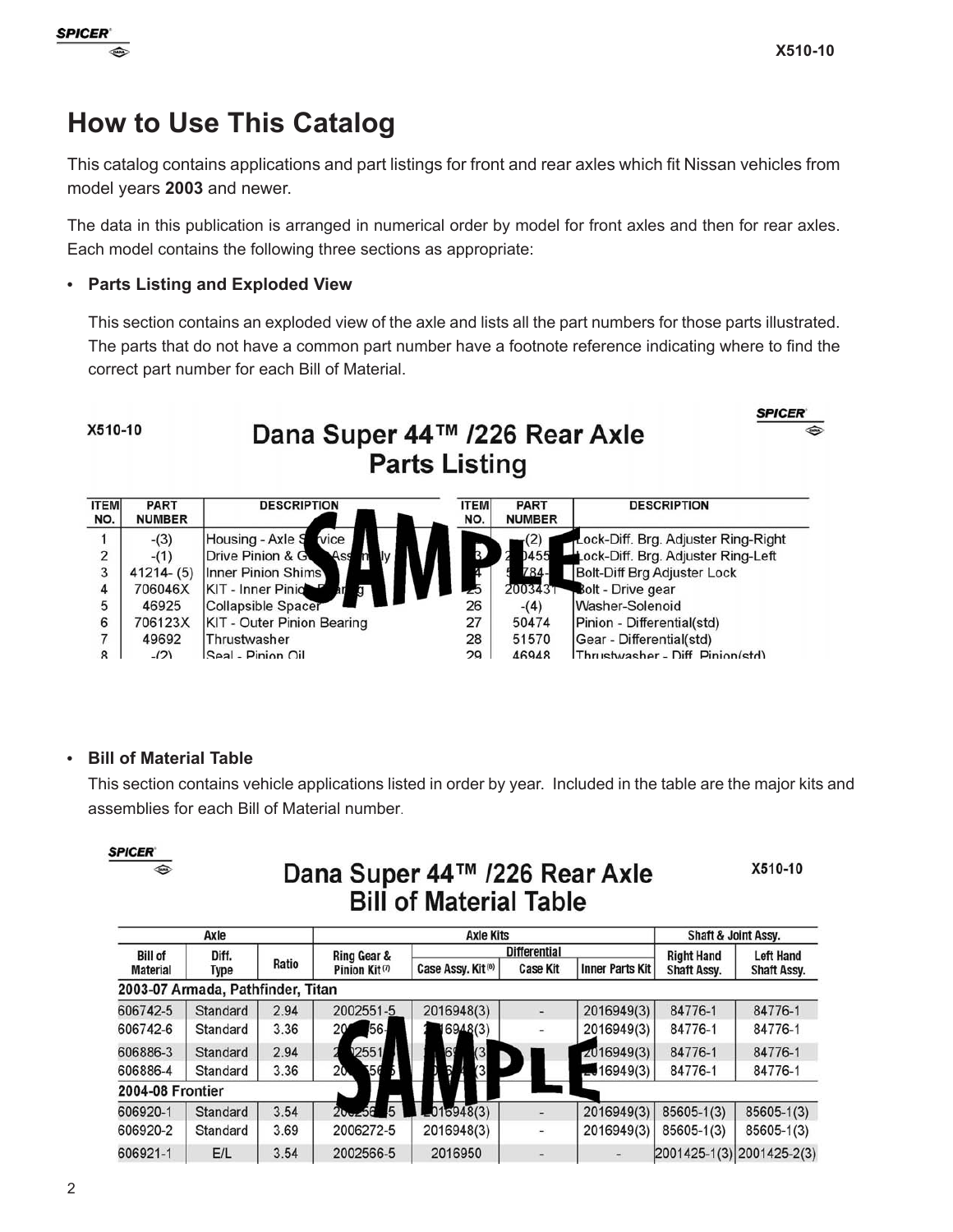#### **• Variable Parts Table**

This section contains the individual part numbers that vary by Bill of Material number for a given model.

| <b>SPICER</b> |                                                                     |                |                   |              |            |            |            |  |  |  |  |  |
|---------------|---------------------------------------------------------------------|----------------|-------------------|--------------|------------|------------|------------|--|--|--|--|--|
|               | Dana Super 44™ /226 Rear Axle<br>⊜<br><b>Variable Parts Listing</b> |                |                   |              |            |            |            |  |  |  |  |  |
|               | <b>Use With All Applications</b><br>arts<br>its j                   |                |                   |              |            |            |            |  |  |  |  |  |
|               | Description & Item Number (Parer to                                 |                | of Material<br>Вщ |              |            |            |            |  |  |  |  |  |
|               | "Exploded View" at the front of t                                   | sect           |                   | 89           | 2001290    | 2004793    | 2004794    |  |  |  |  |  |
|               | Seal - Pinion Oil                                                   |                |                   | 8(3)<br>Z004 | 2004958(3) | 2004958(3) | 2004958(3) |  |  |  |  |  |
|               | End Yoke/Companion Flange Assw                                      |                |                   | 2006270(3)   | 06270(3)   | 2006269    | 2006270(3) |  |  |  |  |  |
| 3             | KIT - Carrier Cover (inc 12.13.14)                                  |                | 1016953           | 2016953      | 2016952    | 2016953    | 2016953    |  |  |  |  |  |
|               | <b>Carrier Cover</b>                                                | 12             | 85637(3)          | 85637(3)     | 85641(3)   | 85637(3)   | 85637(3)   |  |  |  |  |  |
| Б.            | Polt Carrier Cover (ab) 12)                                         | 1 <sub>A</sub> | <b>24270</b>      | 24270        | 24270      | 34270      | 24270      |  |  |  |  |  |

**Note:** Additional information on Dana axles can be found in our General Information catalog number XGI. It contains the following sections:

- **•** Bill of Material Numerical Listing
- **•** Ring and Pinion Kits
- **•** Differential Case Assembly Kits
- **•** Axle Shaft Dimension and Components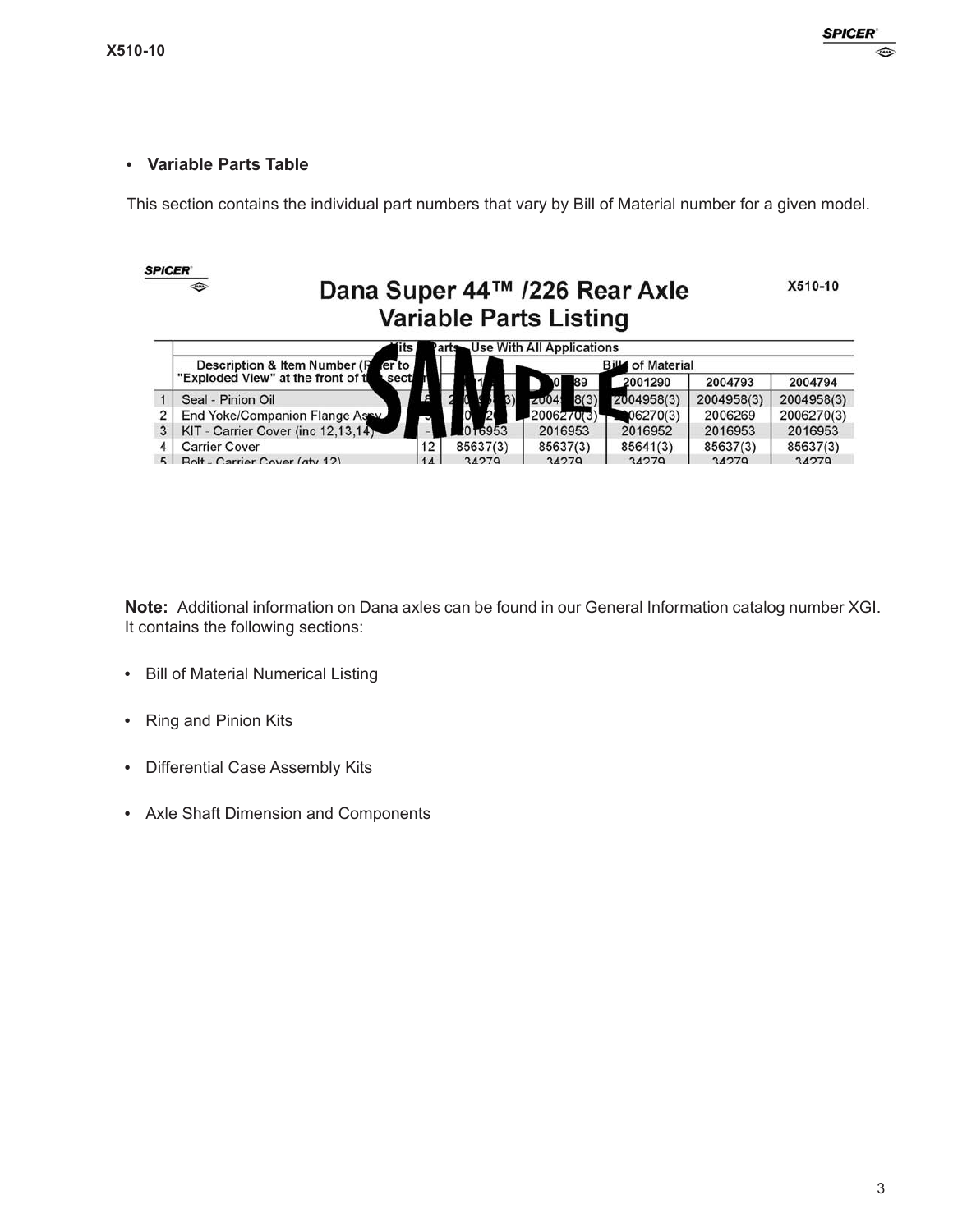



## **General Information**

#### **How To Identify A Dana Axle**

All Dana Carrier Type axles are identified with a manufacturing date (1) and Bill of Material number (2) stamped on the right or left hand tube on driving axles. The Bill of Material number may also be found on the carrier in some models as shown in illustration (2A). For independent front suspension (IFS) axles, the B/M number may be located at one of three locations: 1). A vertically positioned tag near the center of the right hand side support arm, 2) stamped into the left hand side support arm (opposite end of the camber adjuster), or 3) stamped into the "nose end" of the axle carrier. The location of the information will depend on the manufacturing date of the axle.

The axle model number will be cast into one of the webs as shown (3), or it can be on the nose.

Each axle contains a gear ratio tag (4), and if the axle is equipped with a limited slip differential, it will have a tag specifying the type of limited slip lubricant to be used (5).

Refer to the appropriate model number section for parts identification and a breakdown of the Bill of **Material** 



#### **How To Change Gear Ratios**

To increase or decrease a gear ratio, there are certain steps that must be taken. The differential case depends upon the ratio desired. For each axle model, there is a high-ratio and a low-ratio case as illustrated below:

| Dana Axle<br><b>Model Case</b> | <b>Low Ratio Case</b> | <b>High Ratio Case</b> | Dana Axle<br><b>Model Case</b> | <b>Low Ratio Case</b> | <b>High Ratio</b> |
|--------------------------------|-----------------------|------------------------|--------------------------------|-----------------------|-------------------|
| Dana 27™                       | 3.73 and Down         | $3.92$ and $Up$        | Super 44™/226 None             |                       | 3.07 and Up       |
| Dana 28™/174                   | 3.45 and Down         | 3.73 and Up            | Dana 50™/229                   | 4.30 and Down         | —                 |
| Dana 28™/174                   |                       |                        | Dana 60™/248                   | 4.10 and Down         | 4.56 and Up       |
| <b>IFS Aerostar</b>            | 3.27.3.73             |                        | Super 60™/256                  | 4.30 and Down         | 4.56 and Up       |
| Dana 30™/181                   | 3.55 and Down         | $3.73$ and Up          | Dana 61™                       |                       |                   |
| Super 30™/186                  | 3.55 and Down         | $3.73$ and Up          | Semi Float                     | 3.00 and 3.07 only    |                   |
| Dana 35™/194                   | $2.35$ only           |                        | Dana 61™                       |                       |                   |
| Dana 35™/194                   | $3.31 - 3.73$         | $3.54$ and Up          | Full Float                     | 3.31 and Down         | $3.54$ and Up     |
| Super 35™/198                  | $2.73 - 3.31$         | $3.54$ and Up          | Dana 70™/267                   | 4.10 and Down         | 4.56 and Up       |
| Dana 36™/200 ICA               | 2.73 and Down         | 3.07 and Up            | Dana 70™ 3HD                   | 3.42 and Down         | 3.73 and Up       |
| Dana 44™/216                   | 3.73 and Down         | $3.92$ and Up          | Dana 70™ 2UA 3.07 only         |                       |                   |
| Dana 44™/216 ICA               |                       |                        | Super 70™/273 None             |                       | $4.10$ and Up     |
| 1984 & earlier                 | 3.73 and Down         | 3.92 and Up            | Dana 80™/286                   | 3.73 and Down         | $4.10$ and Up     |
| Dana 44™/216 ICA               |                       |                        |                                |                       |                   |
| 1985 & later                   | 2.87 and Down         | $3.07$ and Up          |                                |                       |                   |

**Example** - If you have a Dana 44™ rear axle with a 3.54 ratio and wish to change to a 3.73 ratio, you change only the ring gear and pinion assembly. If you change the ratio to a 4.09, you must change to a high-ratio case in addition to changing the ring gear and pinion. The application section will show you what case to use. When the vehicle is equipped with both front and rear driving axles, the gear ratios must be the same in both axles. **The drive gear screws are self-locking and must be replaced with new screws each time that they are removed.**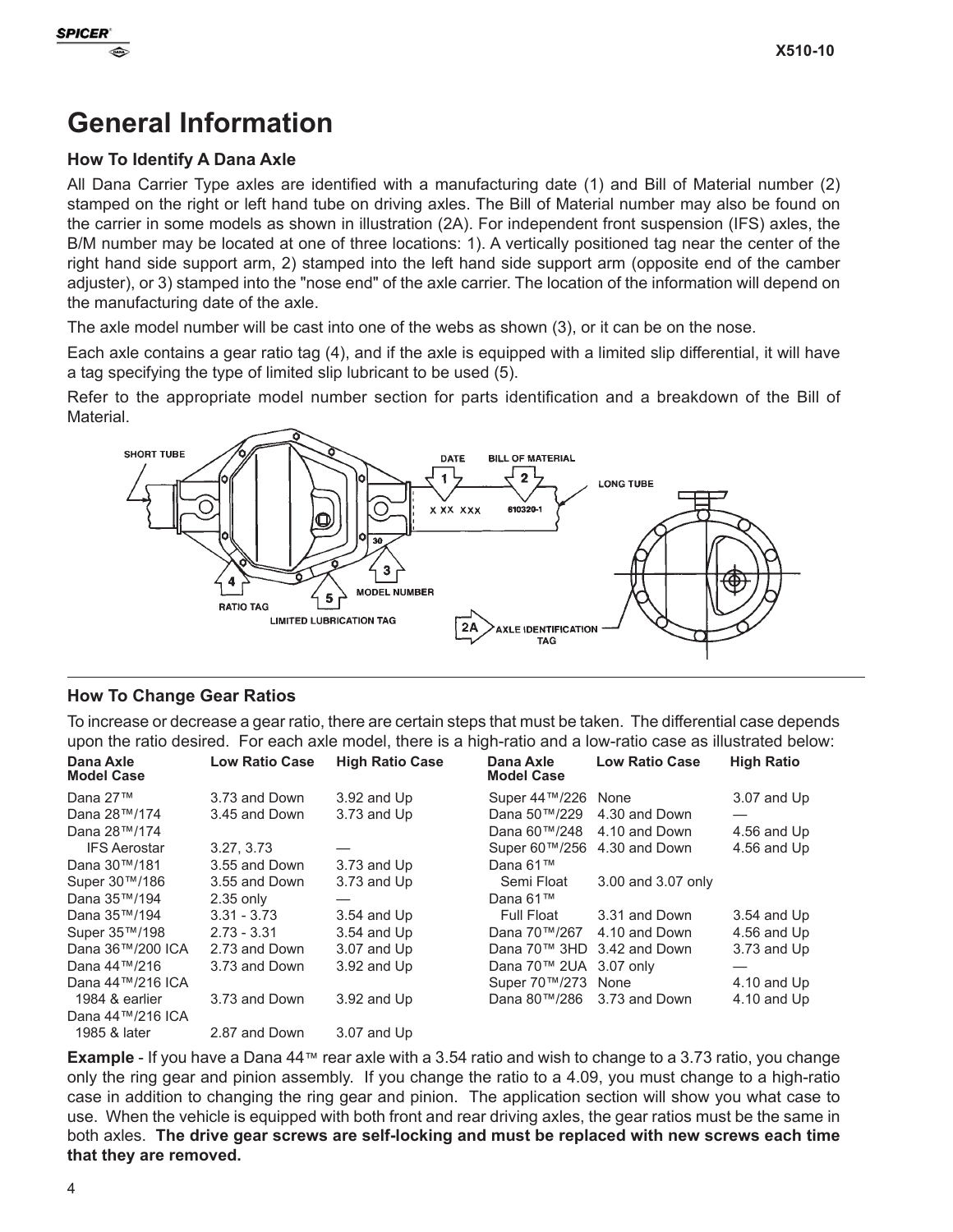#### **How Limited Slip Differentials Operate**

A conventional differential transmits all the ring gear torque through the differential gears to the axle shafts. Torque is at all times equal on the axle shafts, and if one wheel slips, the other wheel can only put out as much torque as the slipping wheel.

The Spicer Limited Slip differential has the same power flow as a conventional differential, plus a more direct flow which automatically takes effect as driving conditions demand. This more direct power flow is from the differential case to each axle shaft through a clutch plate and disc arrangement.

Arrangement of these plates and discs is at the option of the vehicle manufacturer, so care should be taken during disassembly to note the arrangement of these components.

The Limited Slip construction permits differential action when required for turning corners and transmits equal torque to both wheels when driving straight ahead. However, when one wheel tries to spin due to leaving the ground, a patch of ice, etc., the clutch packs automatically provide more torque to the wheel which is not trying to spin.

The Limited Slip differential resists wheel spin on bumpy roads and provides more pulling power when one wheel tries to slip. In many cases of differences in traction, pulling power will be automatically provided until both wheels start to slip.

In diagnosis of vehicle operators' complaints, it is important to recognize two things.

1. If, with unequal traction, both wheels slip, the Limited Slip Differential has done all it can possibly do.

2. In extreme cases of differences in traction, the wheel with the least traction may spin after the Limited Slip has transferred as much torque as possible to the non-slipping wheel.

#### **How To Obtain Special Service Tools**

Special service tools can be obtained from the following company: Kent-Moore OE Tool and Equipment Group SPX Corporation 28635 Mound Road Warren MI 48092-3499 (800) 345-2233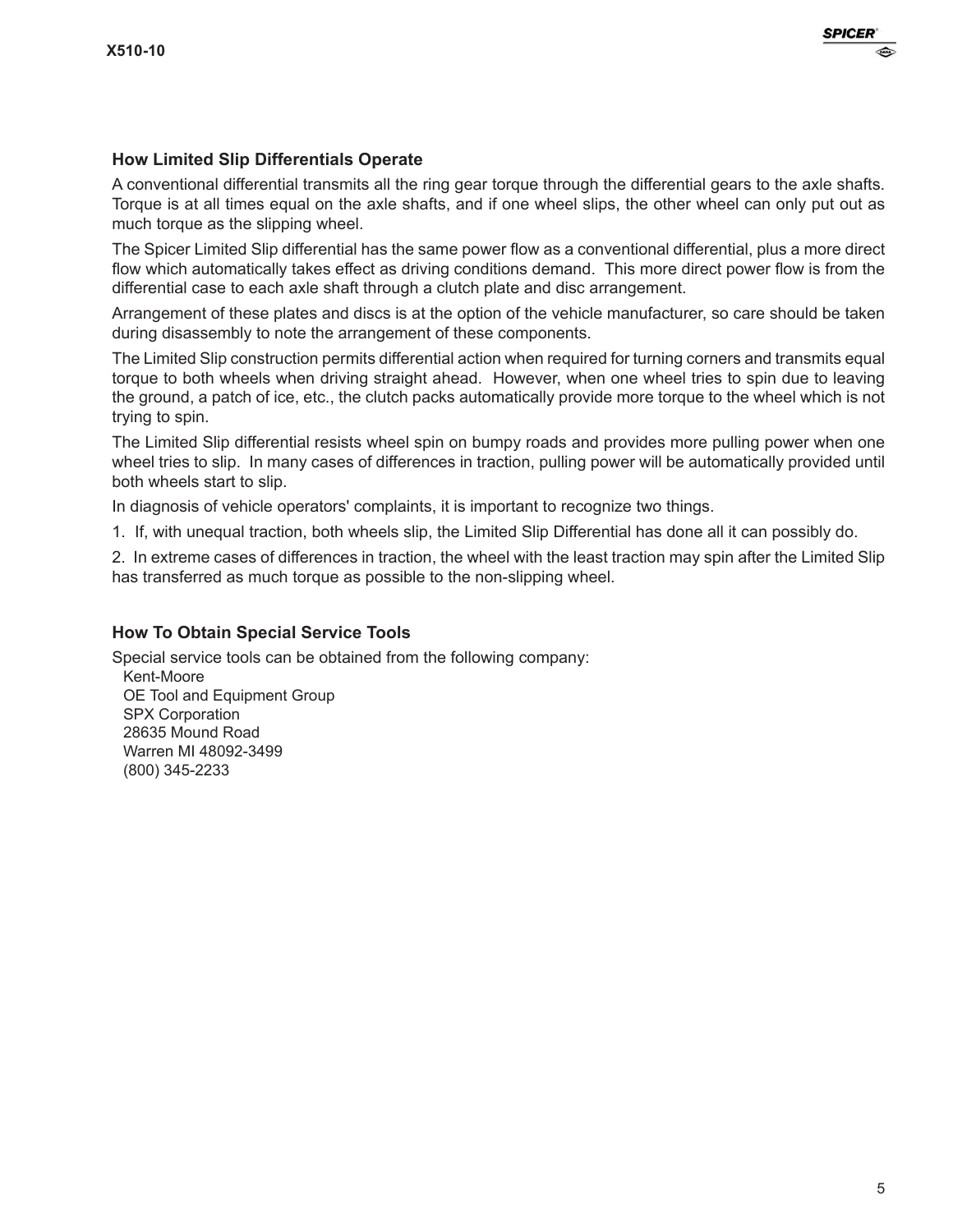## **SPICER® LIGHT AXLE KITS**

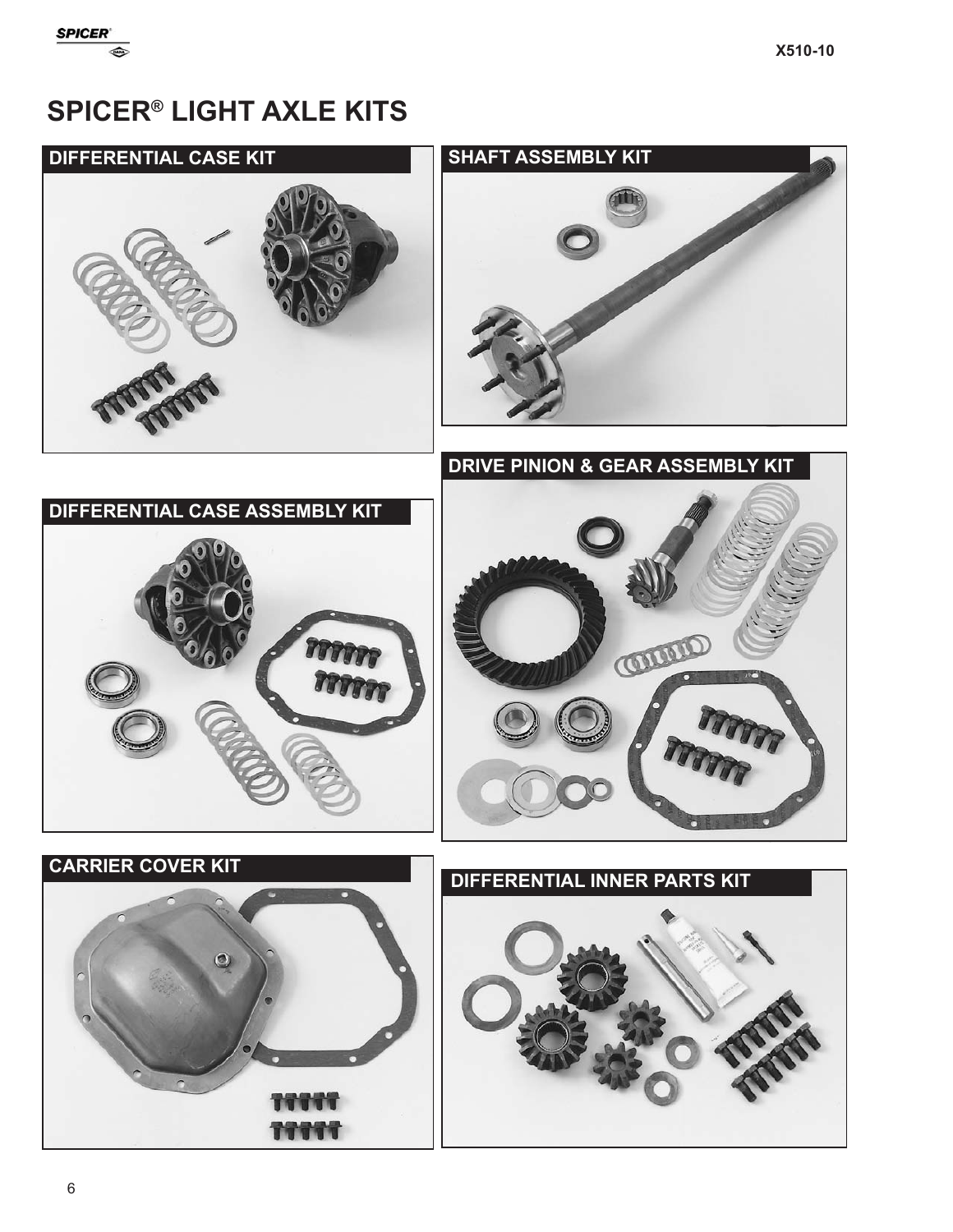**Dana 205™ Front Axles for 4x4 Armada, Pathfinder, Titan**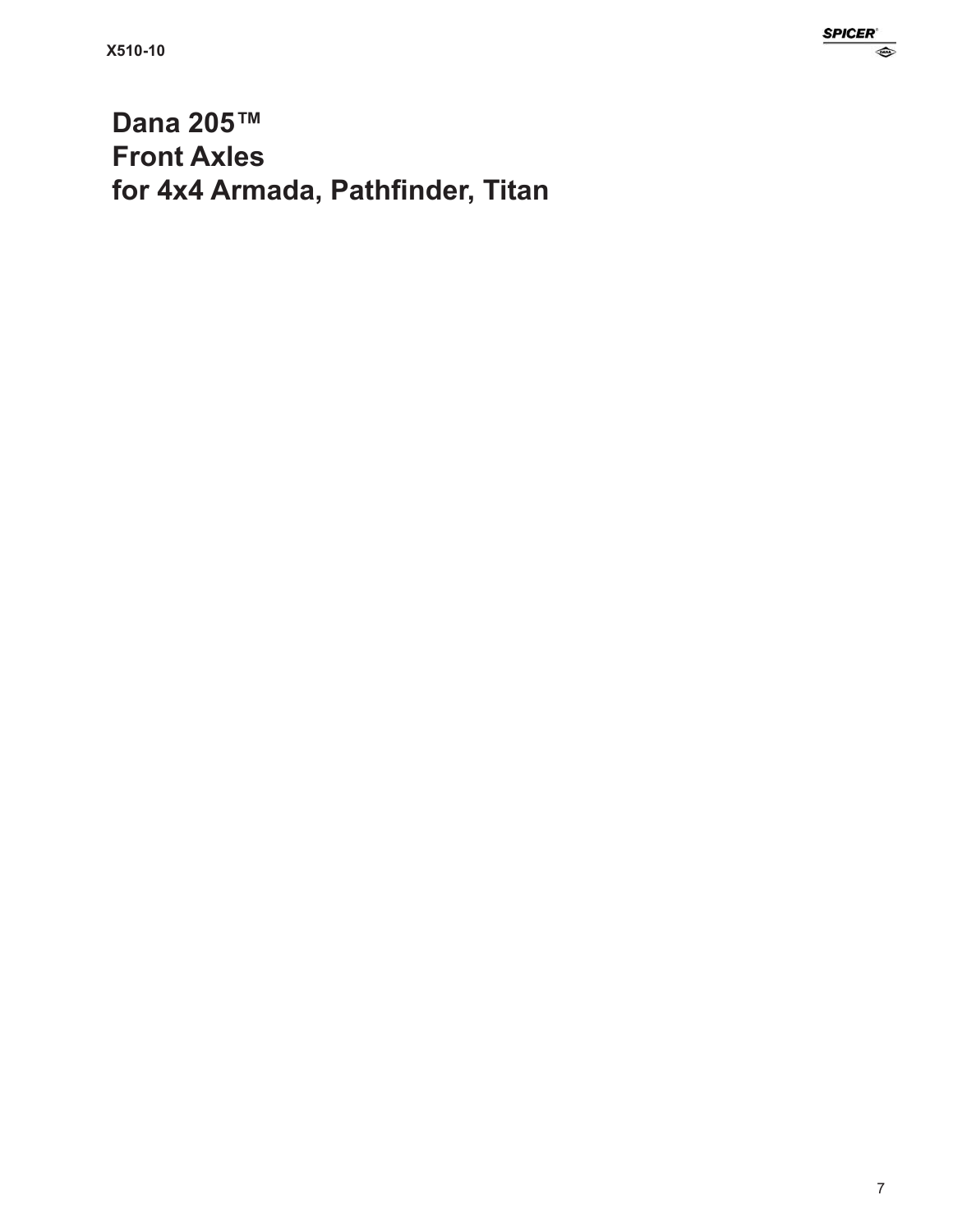

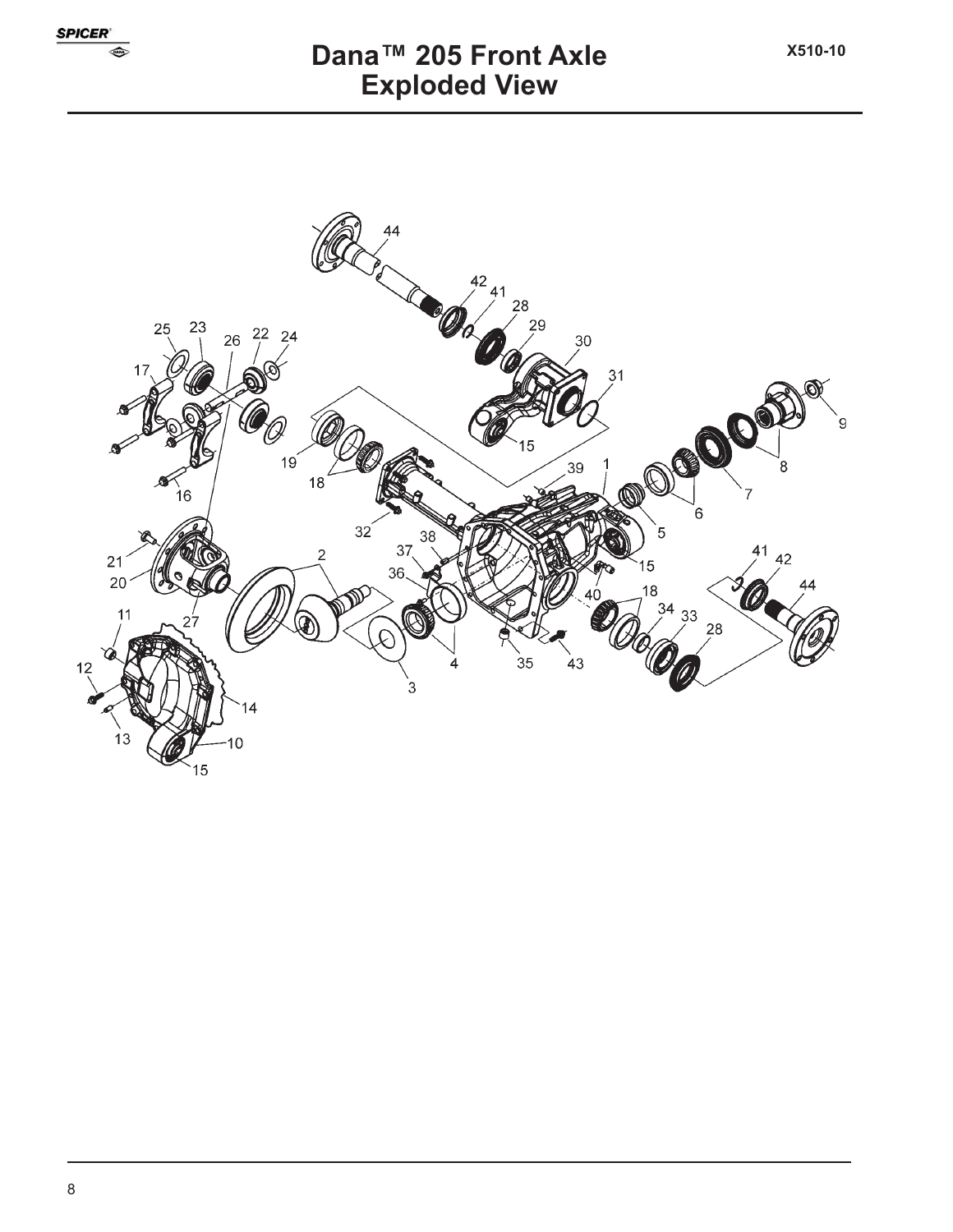## **Parts Listing Dana™ 205 Front Axle**

| <b>ITEM</b><br>NO. | <b>PART</b><br><b>NUMBER</b> | <b>DESCRIPTION</b>                     | <b>ITEM</b><br>NO. | <b>PART</b><br><b>NUMBER</b> | <b>DESCRIPTION</b>                   |
|--------------------|------------------------------|----------------------------------------|--------------------|------------------------------|--------------------------------------|
| $\mathbf{1}$       | $-(3)$                       | Housing - Axle Service                 | 24                 | 50321(4)                     | Thrustwasher - Diff. Pinion          |
| $\overline{2}$     | $-(1)$                       | Drive Pinion & Gear Assembly           | 25                 | 50114(4)                     | Thrustwasher - Differential Gear     |
| 3                  | $50161 - (5)$                | Slinger - Variable Thicknesses         | 26                 | 50564                        | Shaft - Differential (std)           |
| 4                  | 708243(3)                    | <b>KIT - Inner Pinion Bearing</b>      | 27                 | 13449                        | Lock - Differential Shaft            |
| 5                  | 50313                        | Collapsible Spacer                     | 28                 | 54127(3)                     | Oil Seal - Tube & Carrier            |
| 6                  | 708244(3)                    | KIT - Outer Pinion Bearing             | 29                 | 566063                       | <b>Bearing Assembly</b>              |
| $\overline{7}$     | 54417                        | Seal - Pinion Oil                      | 30                 | $-(3)$                       | Tube Assy. - RH side only(long side) |
| 8                  | $-(2)$                       | End Yoke/Companion Flange assy.        | 31                 | 54181                        | O-Ring - RH Tube                     |
| 9                  | 50366                        | Pinion Nut                             | 32                 | 51829-1                      | Screw - RH Tube                      |
| 10                 | 84780                        | Carrier Cover                          |                    | $-(2)$                       | Adjuster Assy.(inc. 33, 34) LH       |
| 11                 | 2001762                      | Plug - Carrier Cover Fill              | 33                 | $-(4)$                       | Adjuster - Diff. Brg. - LH           |
| 12                 | 51829-2                      | Bolt - Carrier Cover (qty 9)           | 34                 | 566131                       | Bearing Assy. - LH Tube              |
| 13                 | 54509-1                      | Dowel Pin (qty. 2)                     | 35                 | 2001762                      | Plug - Carrier Drain                 |
| 14                 | 38615                        | <b>RTV Silicone Sealant</b>            | 36                 | 54587                        | Baffle - Carrier Oil                 |
| 15                 | 52906                        | Bushing Assy.-Carrier, Cover, RH Tube  | 37                 | 44991                        | Screw - Flange head                  |
| 16                 | 50118-2                      | <b>Bolt - Differential Bearing Cap</b> | 38                 | 51843-1                      | <b>Set Screw</b>                     |
| 17                 | $-(3)$                       | Differential Bearing Cap               | 39                 | 52778                        | Pipe Plug                            |
| 18                 | 708245                       | <b>KIT</b> - Differential Bearing      | 40                 | 54022                        | Vent                                 |
| 19                 | $-(2)$                       | Adjuster - Diff Bearing - RH Tube      | 41                 | 2002390                      | Retaining Ring - Flanged Axle Shaft  |
| 20                 | $-(1)$                       | Case - Differential (std)              | 42                 | 52506                        | Seal Deflector                       |
| 21                 | 54128-1                      | Bolt - Drive Gear (qty 10)             | 43                 | 51829-3                      | Bolt - Carrier Cover (qty 1)         |
| 22                 | 50322(4)                     | Pinion - Differential (std)            | 44                 | $-(1)$                       | Axle Flange Drive                    |
| 23                 | $-(2)$                       | Gear - Differential (std)              |                    |                              |                                      |
|                    |                              |                                        |                    |                              |                                      |
|                    |                              |                                        |                    |                              |                                      |
|                    |                              |                                        |                    |                              |                                      |
|                    |                              |                                        |                    |                              |                                      |
|                    |                              |                                        |                    |                              |                                      |
|                    |                              |                                        |                    |                              |                                      |
|                    |                              |                                        |                    |                              |                                      |
|                    |                              |                                        |                    |                              |                                      |
|                    |                              |                                        |                    |                              |                                      |
|                    |                              |                                        |                    |                              |                                      |
|                    |                              |                                        |                    |                              |                                      |
|                    |                              |                                        |                    |                              |                                      |
|                    |                              |                                        |                    |                              |                                      |
|                    |                              |                                        |                    |                              |                                      |
|                    |                              |                                        |                    |                              |                                      |
|                    |                              |                                        |                    |                              |                                      |
|                    |                              |                                        |                    |                              |                                      |
|                    |                              |                                        |                    |                              |                                      |
|                    |                              |                                        |                    |                              |                                      |
|                    |                              |                                        |                    |                              |                                      |
|                    |                              |                                        |                    |                              |                                      |
|                    |                              |                                        |                    |                              |                                      |
|                    |                              |                                        |                    |                              |                                      |
|                    |                              |                                        |                    |                              |                                      |
|                    |                              |                                        |                    |                              |                                      |
|                    |                              |                                        |                    |                              |                                      |
|                    |                              |                                        |                    |                              |                                      |

(1) See "Bill of Material Table" on next page

(2) See "Variable Parts Table" within this section

- (3) Contact Vehicle Manufacturer
- (4) Not Sold Separately

(5) See shim table in the back of this catalog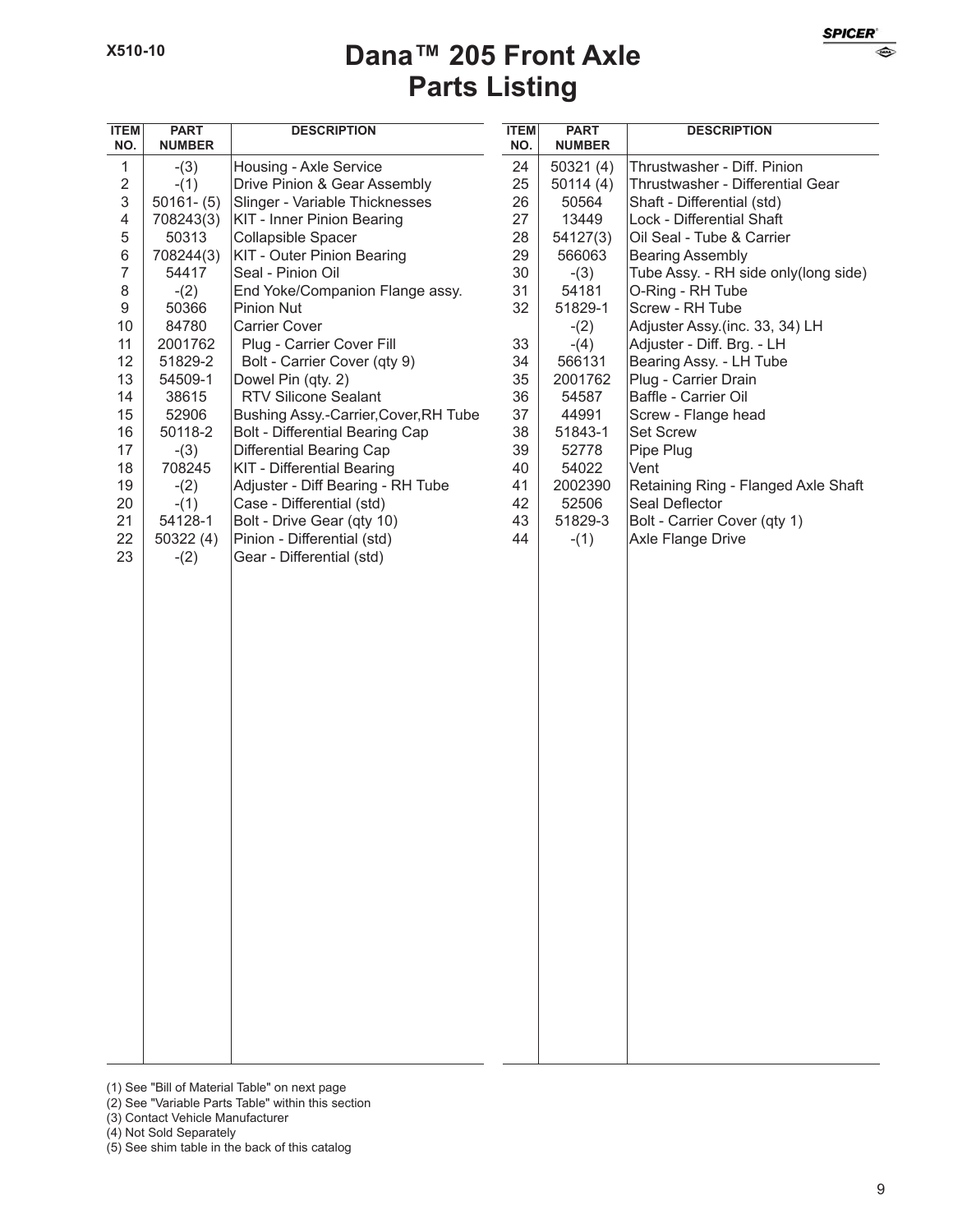

#### **Bill of Material Table Dana™ 205 Front Axle**

|                 | Axle                                  |              |                           | <b>Axle Kits</b>              | <b>Shaft &amp; Joint Assv.</b> |                   |                    |                    |  |
|-----------------|---------------------------------------|--------------|---------------------------|-------------------------------|--------------------------------|-------------------|--------------------|--------------------|--|
| <b>Bill of</b>  | Diff.                                 |              | Ring Gear &               |                               | <b>Differential</b>            | <b>Right Hand</b> | <b>Left Hand</b>   |                    |  |
| <b>Material</b> | Type                                  | <b>Ratio</b> | Pinion Kit <sup>(7)</sup> | Case Assy. Kit <sup>(8)</sup> | <b>Case Kit</b>                | Inner Parts Kit   | <b>Shaft Assy.</b> | <b>Shaft Assy.</b> |  |
|                 | 2003-06 4x4 Armada, Titan             |              |                           |                               |                                |                   |                    |                    |  |
| 611192-1        | Standard                              | 2.94         | 2006105-5                 | 708241                        | $\overline{\phantom{0}}$       | 708242            | 2004949(3)         | 2004950(3)         |  |
| 611192-2        | Standard                              | 3.36         | 2006106-5                 | 708241                        |                                | 708242            | 2004949(3)         | 2004950(3)         |  |
|                 | 2006-14 4x4 Armada, Pathfinder, Titan |              |                           |                               |                                |                   |                    |                    |  |
| 2004946-1       | Standard                              | 2.94         | 2006105-5                 | 2016993                       | $\overline{\phantom{0}}$       |                   | 2004949(3)         | 2004950(3)         |  |
| 2004946-2       | Standard                              | 3.36         | 2006106-5                 | 2016993                       | -                              |                   | 2004949(3)         | 2004950(3)         |  |

(3) Contact Vehicle Manufacturer

(7) See Ring Gear & Pinion Kits in XGI Catalog for ratio & tooth combinations.

(8) See Differential Case Assy Kits in XGI Catalog for spline data & ratios.

# **Variable Parts Listing**

|                |                                                                                      |    | Kits & Parts - Use With All Applications |         |                          |  |  |
|----------------|--------------------------------------------------------------------------------------|----|------------------------------------------|---------|--------------------------|--|--|
|                | Description & Item Number (Refer to<br>"Exploded View" at the front of this section) |    |                                          |         | <b>Bills of Material</b> |  |  |
|                |                                                                                      |    | 611192                                   | 2004946 |                          |  |  |
| $\overline{1}$ | End Yoke/Companion Flange assy.                                                      | 8  | 84783                                    | 2006103 |                          |  |  |
| $\mathbf 2$    | Adjuster - Diff Bearing - RH Tube                                                    | 19 | 54016                                    | 2010597 |                          |  |  |
| $\mathfrak{S}$ | Gear - Differential (std)                                                            | 23 | 52600                                    | 2002399 |                          |  |  |
| 4              | Adjuster Assy.(inc. 33 & 34) LH                                                      | 33 | 84778                                    | 2010599 |                          |  |  |
|                |                                                                                      |    |                                          |         |                          |  |  |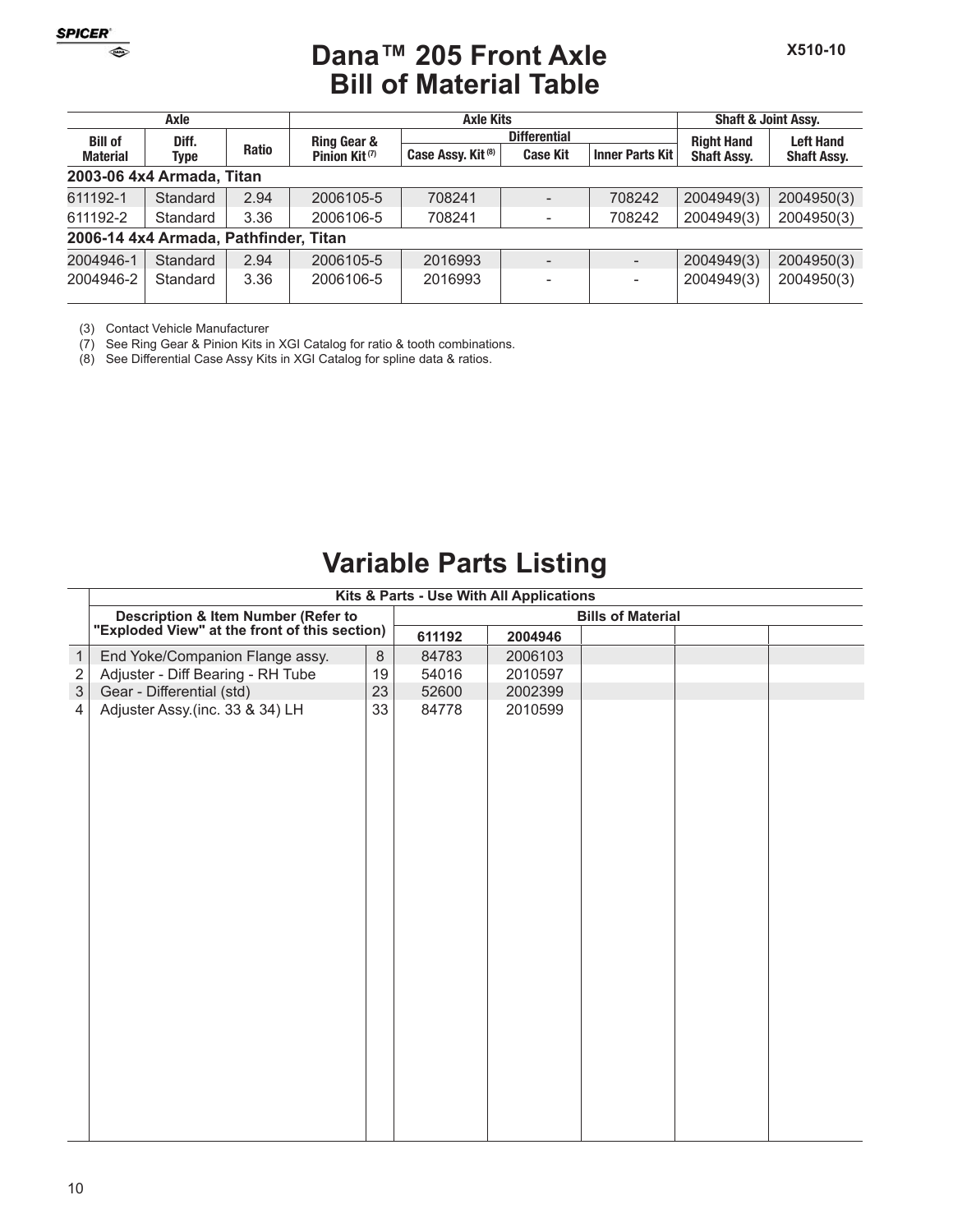# Dana Super 44™ /226 **Rear Axles for**

Armada, Frontier, Pathfinder, **Titan, Xterra**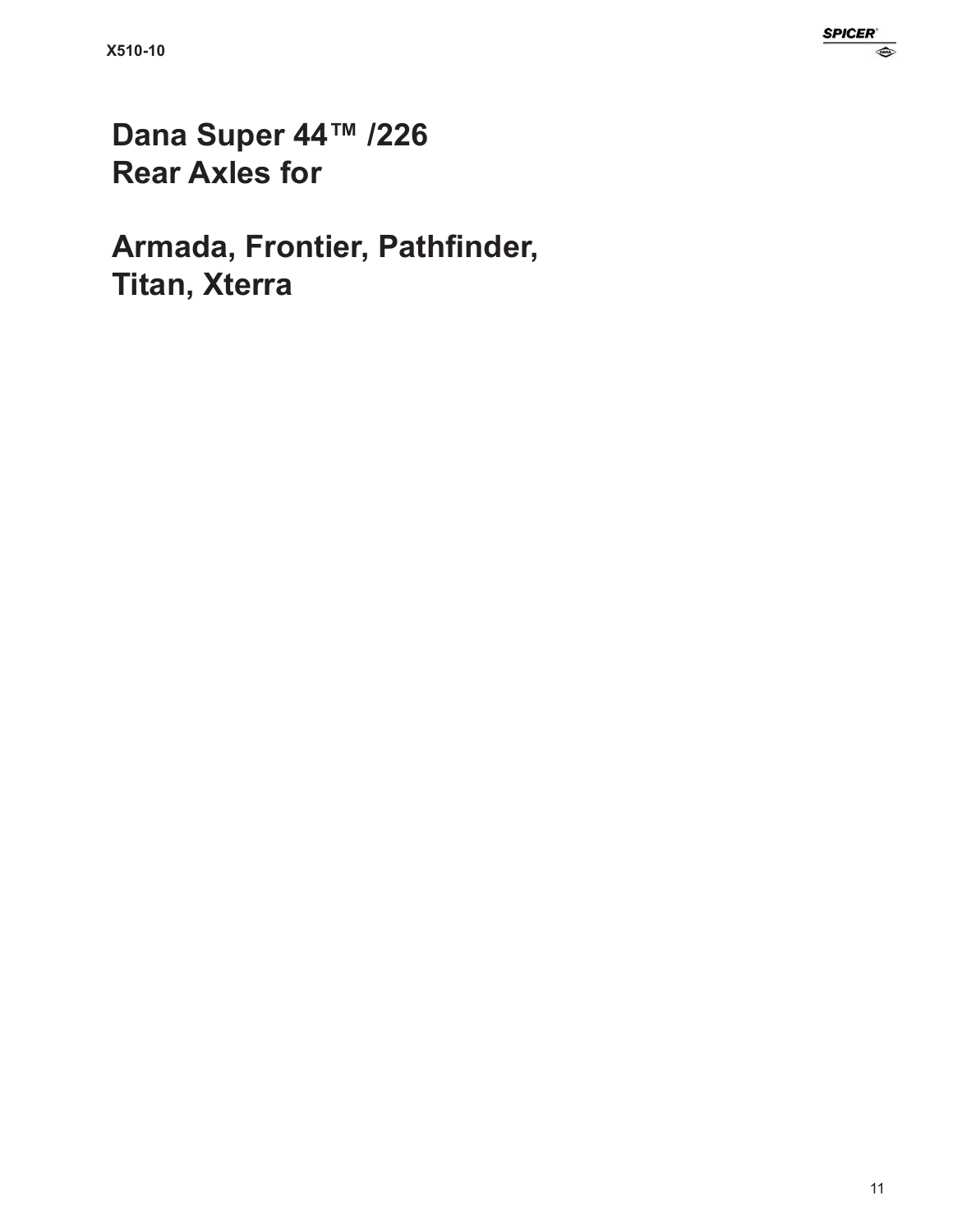

# Dana Super 44™ /226 Rear Axle<br>Exploded View

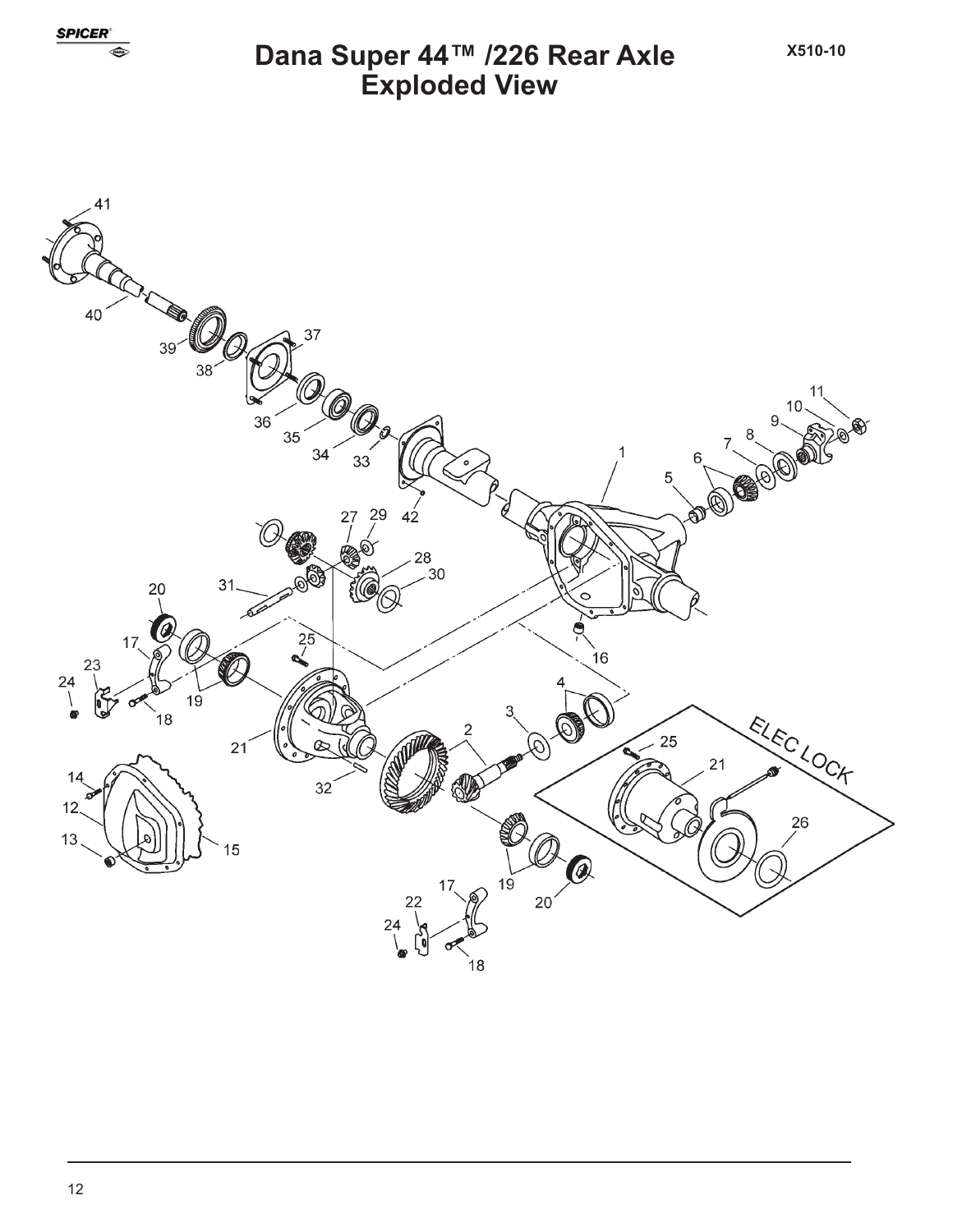| <b>ITEM</b><br>NO. | <b>PART</b><br><b>NUMBER</b> | <b>DESCRIPTION</b>                 | <b>ITEM</b><br>NO. | <b>PART</b><br><b>NUMBER</b> | <b>DESCRIPTION</b>                  |
|--------------------|------------------------------|------------------------------------|--------------------|------------------------------|-------------------------------------|
| 1                  | $-(3)$                       | Housing - Axle Service             | 22                 | $-(2)$                       | Lock-Diff. Brg. Adjuster Ring-Right |
| $\overline{2}$     | $-(1)$                       | Drive Pinion & Gear Assembly       | 23                 | 2004557                      | Lock-Diff. Brg. Adjuster Ring-Left  |
| 3                  | $41214 - (5)$                | Inner Pinion Shims                 | 24                 | 52784-1                      | <b>Bolt-Diff Brg Adjuster Lock</b>  |
| $\overline{4}$     | 706046X                      | <b>KIT - Inner Pinion Bearing</b>  | 25                 | 2003431                      | Bolt - Drive gear                   |
| 5                  | 46925                        | Collapsible Spacer                 | 26                 | $-(4)$                       | Washer-Solenoid                     |
| 6                  | 706123X                      | KIT - Outer Pinion Bearing         | 27                 | 50474                        | Pinion - Differential(std)          |
| $\overline{7}$     | 49692                        | Thrustwasher                       | 28                 | 51570                        | Gear - Differential(std)            |
| 8                  | 2004958(3)                   | Seal - Pinion Oil                  | 29                 | 46948                        | Thrustwasher - Diff. Pinion(std)    |
| $\boldsymbol{9}$   | $-(2)$                       | End Yoke/Companion Flange Assy.    | 30                 | 32121                        | Thrustwasher - Diff. Gear(std)      |
| 10                 | 30275                        | Washer - Pinion Nut                | 31                 | 53879                        | Shaft - Differential                |
| 11                 | 30271                        | Pinion Nut                         | 32                 | 13449                        | Pin -Diff. Shaft Lock(std)          |
|                    | $-(2)$                       | KIT - Carrier Cover (inc 12,13,14) | 33                 | $-(2)$                       | Snap Ring - Wheel Brg. Retainer     |
| 12                 | $-(2)$                       | <b>Carrier Cover</b>               | 34                 | $-(2)$                       | <b>Wheel Bearing Retainer</b>       |
| 13                 | 43180                        | Plug - Carrier Cover               | 35                 | $-(2)$                       | <b>Wheel Bearing Assembly</b>       |
| 14                 | $-(2)$                       | Bolt - Carrier Cover (qty 12)      | 36                 | $-(2)$                       | Seal - Outboard Shaft               |
| 15                 | 38615                        | RTV Silicone Sealant               | 37                 | $-(2)$                       | Oil Seal Retainer                   |
| 16                 | 2001762                      | Plug - Drain                       | 38                 | 2007852                      | Seal Deflector                      |
| 17                 | $-(3)$                       | Differential Bearing Cap           | 39                 | $-(2)$                       | Tone Ring (ABS Only)                |
| 18                 | 48632-1                      | Bolt - Differential Bearing Cap    | 40                 | $-(1)$                       | Axle Shaft                          |
| 19                 | 2007293                      | <b>KIT</b> - Differential Bearing  | 41                 | 55710                        | Bolt - Axle Shaft                   |
| 20                 | 52781                        | Diff. Brg. Adjuster Ring           | 42                 | $-(2)$                       | Nut - Brake Mounting                |
| 21                 | $-(1)$                       | Case - Differential                |                    |                              |                                     |
|                    |                              | (Elec Lok - Serviced only as an    |                    |                              |                                     |
|                    |                              | assembled unit)                    |                    |                              |                                     |
|                    |                              |                                    |                    |                              |                                     |
|                    |                              |                                    |                    |                              |                                     |
|                    |                              |                                    |                    |                              |                                     |
|                    |                              |                                    |                    |                              |                                     |
|                    |                              |                                    |                    |                              |                                     |
|                    |                              |                                    |                    |                              |                                     |
|                    |                              |                                    |                    |                              |                                     |
|                    |                              |                                    |                    |                              |                                     |
|                    |                              |                                    |                    |                              |                                     |
|                    |                              |                                    |                    |                              |                                     |
|                    |                              |                                    |                    |                              |                                     |
|                    |                              |                                    |                    |                              |                                     |
|                    |                              |                                    |                    |                              |                                     |
|                    |                              |                                    |                    |                              |                                     |
|                    |                              |                                    |                    |                              |                                     |
|                    |                              |                                    |                    |                              |                                     |
|                    |                              |                                    |                    |                              |                                     |
|                    |                              |                                    |                    |                              |                                     |
|                    |                              |                                    |                    |                              |                                     |
|                    |                              |                                    |                    |                              |                                     |
|                    |                              |                                    |                    |                              |                                     |
|                    |                              |                                    |                    |                              |                                     |
|                    |                              |                                    |                    |                              |                                     |
|                    |                              |                                    |                    |                              |                                     |
|                    |                              |                                    |                    |                              |                                     |
|                    |                              |                                    |                    |                              |                                     |
|                    |                              |                                    |                    |                              |                                     |

<sup>(1)</sup> See "Bill of Material Table" on next page

- (3) Contact Vehicle Manufacturer
- (4) Not Sold Separately
- (5) See shim table in the back of this catalog

**SPICER** 

♦

<sup>(2)</sup> See "Variable Parts Table" within this section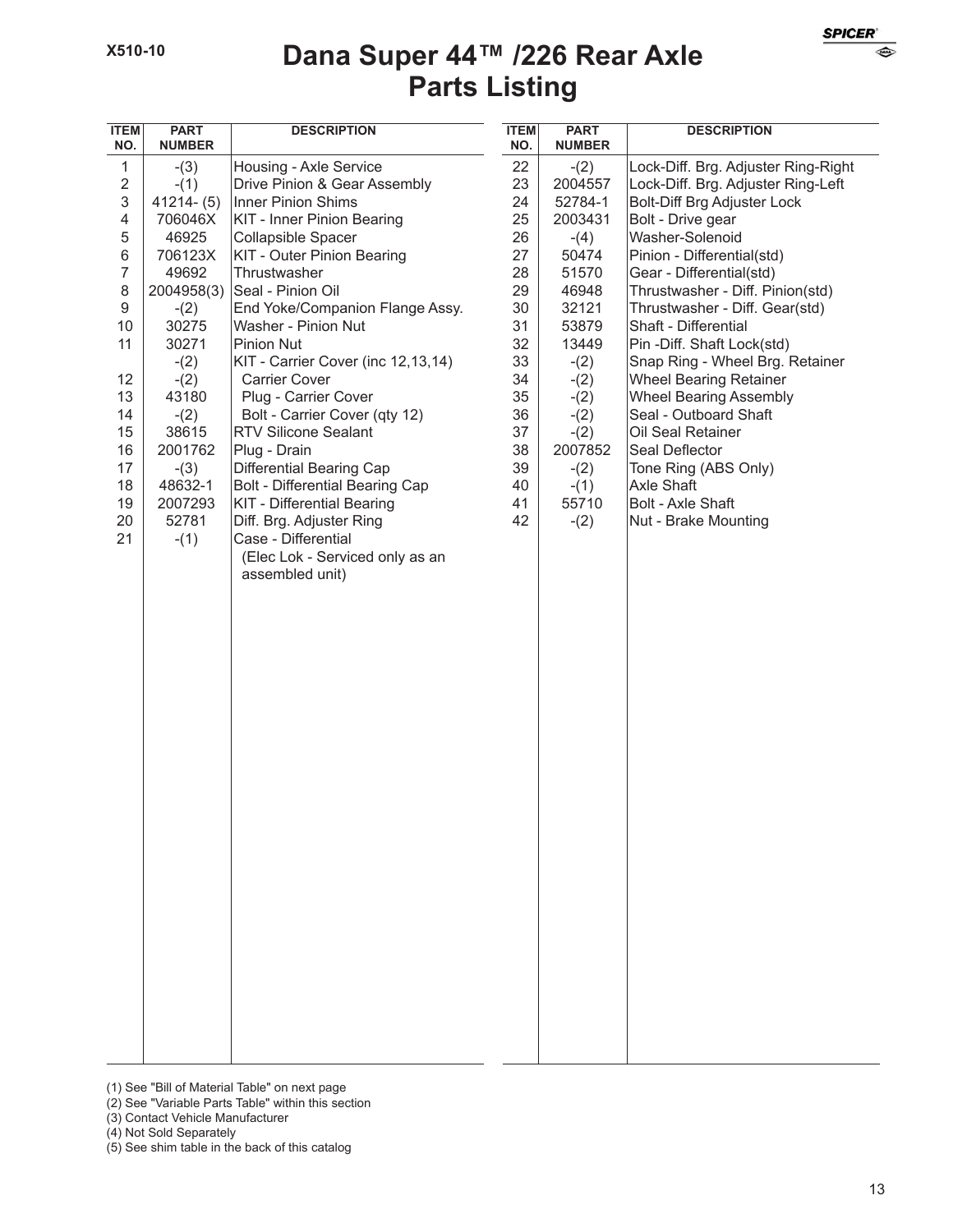## **Bill of Material Table Dana Super 44™ /226 Rear Axle**

| Axle                    |                                      |              | <b>Axle Kits</b>          | <b>Shaft &amp; Joint Assy.</b> |                              |                          |                    |                    |
|-------------------------|--------------------------------------|--------------|---------------------------|--------------------------------|------------------------------|--------------------------|--------------------|--------------------|
| <b>Bill of</b>          | Diff.                                | <b>Ratio</b> | <b>Ring Gear &amp;</b>    |                                | <b>Differential</b>          |                          | <b>Right Hand</b>  | <b>Left Hand</b>   |
| <b>Material</b>         | <b>Type</b>                          |              | Pinion Kit <sup>(7)</sup> | Case Assy. Kit <sup>(8)</sup>  | <b>Case Kit</b>              | <b>Inner Parts Kit</b>   | <b>Shaft Assv.</b> | <b>Shaft Assy.</b> |
|                         | 2003-07 Armada, Pathfinder, Titan    |              |                           |                                |                              |                          |                    |                    |
| 606742-5                | Standard                             | 2.94         | 2002551-5                 | 2016948(3)                     | $\overline{\phantom{0}}$     | 2016949(3)               | 2022452-1          | 2022452-1          |
| 606742-6                | Standard                             | 3.36         | 2002556-5                 | 2016948(3)                     |                              | 2016949(3)               | 2022452-1          | 2022452-1          |
| 606886-3                | Standard                             | 2.94         | 2002551-5                 | 2016948(3)                     | $\qquad \qquad -$            | 2016949(3)               | 2022452-1          | 2022452-1          |
| 606886-4                | Standard                             | 3.36         | 2002556-5                 | 2016948(3)                     | $\overline{\phantom{0}}$     | 2016949(3)               | 2022452-1          | 2022452-1          |
| 2004-08 Frontier        |                                      |              |                           |                                |                              |                          |                    |                    |
| 606920-1                | Standard                             | 3.54         | 2002566-5                 | 2016948(3)                     | $\overline{\phantom{0}}$     | 2016949(3)               | 85605-1(3)         | 85605-1(3)         |
| 606920-2                | Standard                             | 3.69         | 2006272-5                 | 2016948(3)                     |                              | 2016949(3)               | 85605-1(3)         | 85605-1(3)         |
| 606921-1                | E/L                                  | 3.54         | 2002566-5                 | 2016950                        | $\qquad \qquad -$            |                          | 2022436-1          | 2022436-2          |
| 606921-2                | E/L                                  | 3.69         | 2006272-5                 | 2016950                        |                              |                          | 2022436-1          | 2022436-2          |
| 606921-3                | E/L                                  | 3.36         | 2002556-5                 | 2016950                        |                              |                          | 2022436-1          | 2022436-2          |
|                         | 2004-06 Armada, Titan                |              |                           |                                |                              |                          |                    |                    |
| 606900-3                | E/L                                  | 3.36         | 2002556-5                 | 2016950                        | $\overline{\phantom{a}}$     | $\overline{\phantom{0}}$ | 2022435-1          | 2022435-2          |
| 606900-5                | E/L                                  | 3.36         | 2002556-5                 | 2016950                        | ٠                            | $\overline{a}$           | 2022435-1          | 2022435-2          |
| <b>2005-06 Frontier</b> |                                      |              |                           |                                |                              |                          |                    |                    |
| 2001290-1               | E/L                                  | 3.13         | 2002561-5                 | 2016950                        |                              |                          | 2022436-1          | 2022436-2          |
| 2004796-1               | Standard                             | 3.54         | 2002566-5                 | 2016948(3)                     |                              | 2016949(3)               | 85605-1(3)         | 85605-1(3)         |
| 2004796-2               | Standard                             | 3.69         | 2006272-5                 | 2016948(3)                     | $\overline{\phantom{m}}$     | 2016949(3)               | $85605 - 1(3)$     | $85605 - 1(3)$     |
| 2004798-1               | E/L                                  | 3.69         | 2006272-5                 | 2016950                        | $\overline{\phantom{0}}$     |                          | 2022436-1          | 2022436-2          |
| 2004798-2               | E/L                                  | 3.36         | 2002556-5                 | 2016950                        |                              |                          | 2022436-1          | 2022436-2          |
| 2004799-1               | E/L                                  | 3.13         | 2002561-5                 | 2016950                        |                              |                          | 2022436-1          | 2022436-2          |
| 2005102-1               | E/L                                  | 3.69         | 2006272-5                 | 2016950                        | $\overline{\phantom{a}}$     | $\overline{a}$           | 2022436-1          | 2022436-2          |
| 2005102-2               | E/L                                  | 3.36         | 2002556-5                 | 2016950                        | ÷,                           | $\overline{a}$           | 2022436-1          | 2022436-2          |
| 2005103-1               | E/L                                  | 3.13         | 2002561-5                 | 2016950                        |                              | $\overline{a}$           | 2022436-1          | 2022436-2          |
|                         | 2005-06 Frontier, Pathfinder, Xterra |              |                           |                                |                              |                          |                    |                    |
| 2001288-1               | Standard                             | 3.54         | 2002566-5                 | 2016948(3)                     | $\overline{\phantom{m}}$     | 2016949(3)               | $85605 - 1(3)$     | $85605 - 1(3)$     |
| 2004793-1               | Standard                             | 3.54         | 2002566-5                 | 2016948(3)                     | $\overline{\phantom{0}}$     | 2016949(3)               | 85605-1(3)         | 85605-1(3)         |
| 2005-06 Xterra          |                                      |              |                           |                                |                              |                          |                    |                    |
| 606937-1                | Standard                             | 3.54         | 2002566-5                 | 2016948(3)                     |                              | 2016949(3)               | 85605-1(3)         | 85605-1(3)         |
| 2001289-1               | E/L                                  | 3.69         | 2006272-5                 | 2016950                        |                              |                          | 2022436-1          | 2022436-2          |
| 2001289-2               | E/L                                  | 3.36         | 2002556-5                 | 2016950                        | $\qquad \qquad -$            | L,                       | 2022436-1          | 2022436-2          |
| 2004794-1               | Standard                             | 3.54         | 2002566-5                 | 2016948(3)                     | $\overline{\phantom{0}}$     | 2016949(3)               | $85605 - 1(3)$     | 85605-1(3)         |
| 2004795-1               | E/L                                  | 3.69         | 2006272-5                 | 2016950                        | $\qquad \qquad \blacksquare$ |                          | 2022436-1          | 2022436-2          |
| 2004795-2               | E/L                                  | 3.36         | 2002556-5                 | 2016950                        | $\overline{\phantom{0}}$     | -                        | 2022436-1          | 2022436-2          |
| 2005100-1               | E/L                                  | 3.69         | 2006272-5                 | 2016950                        | $\overline{\phantom{0}}$     | -                        | 2022436-1          | 2022436-2          |
| 2005100-2               | E/L                                  | 3.36         | 2002556-5                 | 2016950                        | $\overline{\phantom{m}}$     | $\overline{\phantom{0}}$ | 2022436-1          | 2022436-2          |
| <b>2005-12 Frontier</b> |                                      |              |                           |                                |                              |                          |                    |                    |
| 2005101-1               | Standard                             | 3.54         | 2002566-5                 | 2016948(3)                     | $\qquad \qquad -$            | 2016949(3)               | 85605-1(3)         | $85605 - 1(3)$     |
| 2005101-2               | Standard                             | 3.69         | 2006272-5                 | 2016948(3)                     | ÷                            | 2016949(3)               | 85605-1(3)         | 85605-1(3)         |
| 2005-12 Xterra          |                                      |              |                           |                                |                              |                          |                    |                    |
| 2005098-1               | Standard                             | 3.54         | 2002566-5                 | 2016948(3)                     | $\qquad \qquad -$            | 2016949(3)               | $85605 - 1(3)$     | $85605 - 1(3)$     |
| 2005099-1               | Standard                             | 3.54         | 2002566-5                 | 2016948(3)                     | $\overline{\phantom{0}}$     | 2016949(3)               | 85605-1(3)         | 85605-1(3)         |
|                         |                                      |              |                           |                                |                              |                          |                    |                    |

(3) Contact Vehicle Manufacturer

(7) See Ring Gear & Pinion Kits in XGI Catalog for ratio & tooth combinations.

(8) See Differential Case Assy Kits in XGI Catalog for spline data & ratios.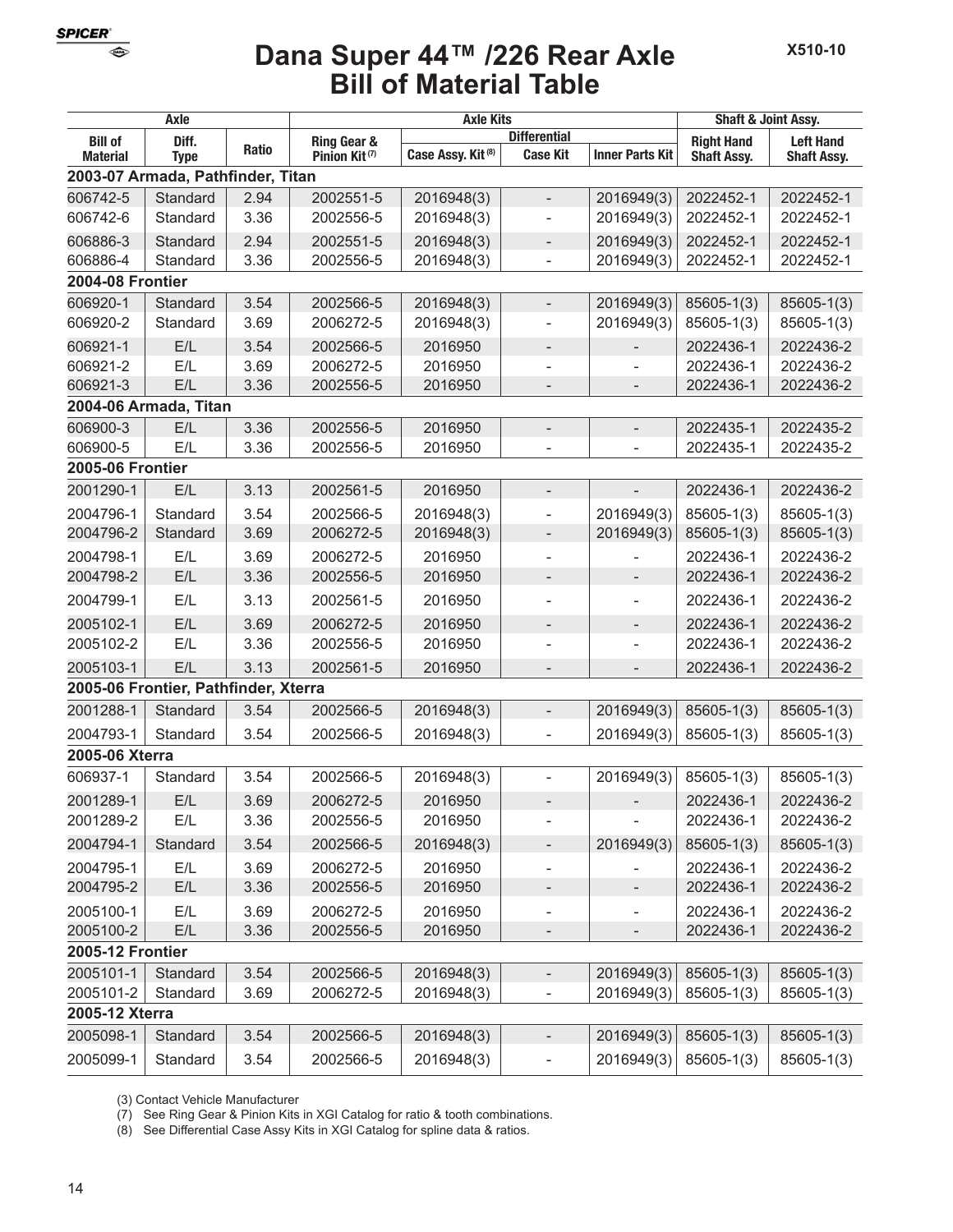€

### **Bill of Material Table Dana Super 44™ /226 Rear Axle**

| Axle                          |                              |              |                           | <b>Axle Kits</b>              | Shaft & Joint Assy.      |                          |                    |                    |
|-------------------------------|------------------------------|--------------|---------------------------|-------------------------------|--------------------------|--------------------------|--------------------|--------------------|
| <b>Bill of</b>                | Diff.                        | <b>Ratio</b> | Ring Gear &               |                               | <b>Differential</b>      |                          | <b>Right Hand</b>  | <b>Left Hand</b>   |
| <b>Material</b>               | <b>Type</b>                  |              | Pinion Kit <sup>(7)</sup> | Case Assy. Kit <sup>(8)</sup> | <b>Case Kit</b>          | <b>Inner Parts Kit</b>   | <b>Shaft Assy.</b> | <b>Shaft Assy.</b> |
|                               | 2006-08 Armada, Titan        |              |                           |                               |                          |                          |                    |                    |
| 2006638-1<br>2006-11 Frontier | E/L                          | 3.36         | 2002556-5                 | 2016950                       | $\qquad \qquad -$        | $\overline{\phantom{a}}$ | 2022435-1          | 2022435-2          |
| 2006756-2                     | E/L                          | 3.13         | 2002561-5                 | 2006736                       |                          |                          | 2022436-1          | 2022436-2          |
| 2006-12 Frontier              |                              |              |                           |                               |                          |                          |                    |                    |
| 2006609-1                     | Standard                     | 3.54         | 2002566-5                 | 2016948(3)                    | $\blacksquare$           | 2016949(3)               | $85605 - 1(3)$     | $85605 - 1(3)$     |
| 2006617-1                     | Standard                     | 3.69         | 2006272-5                 | 2016948(3)                    | $\overline{\phantom{a}}$ | 2016949(3)               | 85605-1(3)         | 85605-1(3)         |
| 2006755-1                     | E/L                          | 3.69         | 2006272-5                 | 2016950                       | $\overline{\phantom{a}}$ |                          | 2022436-1          | 2022436-2          |
| 2006755-3                     | E/L                          | 3.36         | 2002556-5                 | 2016950                       |                          |                          | 2022436-1          | 2022436-2          |
| 2006756-1                     | E/L                          | 3.13         | 2002561-5                 | 2016950                       | $\overline{\phantom{a}}$ |                          | 2022436-1          | 2022436-2          |
| 2006-12 Xterra                |                              |              |                           |                               |                          |                          |                    |                    |
| 2006754-1                     | E/L                          | 3.69         | 2006272-5                 | 2016950                       | $\overline{\phantom{a}}$ | $\overline{\phantom{0}}$ | 2022436-1          | 2022436-2          |
| 2006754-3                     | E/L                          | 3.36         | 2002556-5                 | 2016950                       | $\overline{a}$           |                          | 2022436-1          | 2022436-2          |
| 2007-12 Titan                 |                              |              |                           |                               |                          |                          |                    |                    |
| 2005295-1                     | Standard                     | 2.94         | 2002551-5                 | 2016948(3)                    | $\overline{\phantom{a}}$ | 2016949(3)               | 2005994-1          | 2005994-1          |
| 2005295-2                     | Standard                     | 3.36         | 2002556-5                 | 2016948(3)                    | $\overline{a}$           | 2016949(3)               | 2005994-1          | 2005994-1          |
| 2005296-1                     | Standard                     | 2.94         | 2002551-5                 | 2016948(3)                    | $\overline{\phantom{a}}$ | 2016949(3)               | 2005994-1          | 2005994-1          |
| 2005296-2                     | Standard                     | 3.36         | 2002556-5                 | 2016948(3)                    | $\overline{\phantom{a}}$ | 2016949(3)               | 2005994-1          | 2005994-1          |
| 2005297-1                     | E/L                          | 3.36         | 2002556-5                 | 2016950                       | $\overline{\phantom{a}}$ | $\overline{\phantom{a}}$ | 2006070-1          | 2006070-2          |
| 2006257-1                     | Standard                     | 2.94         | 2002551-5                 | 2016948(3)                    | $\overline{\phantom{a}}$ | 2016949(3)               | 2005994-1          | 2005994-1          |
| 2006257-2                     | Standard                     | 3.36         | 2002556-5                 | 2016948(3)                    | $\qquad \qquad -$        | 2016949(3)               | 2005994-1          | 2005994-1          |
| 2006258-1                     | Standard                     | 2.94         | 2002551-5                 | 2016948(3)                    | $\overline{\phantom{a}}$ | 2016949(3)               | 2005994-1          | 2005994-1          |
| 2006258-2                     | Standard                     | 3.36         | 2002556-5                 | 2016948(3)                    | $\overline{\phantom{a}}$ | 2016949(3)               | 2005994-1          | 2005994-1          |
| 2006259-1                     | E/L                          | 3.36         | 2002556-5                 | 2016950                       |                          |                          | 2006070-1          | 2006070-2          |
|                               |                              |              |                           |                               |                          |                          |                    |                    |
|                               |                              |              |                           |                               |                          |                          |                    |                    |
|                               |                              |              |                           |                               |                          |                          |                    |                    |
|                               |                              |              |                           |                               |                          |                          |                    |                    |
|                               |                              |              |                           |                               |                          |                          |                    |                    |
|                               |                              |              |                           |                               |                          |                          |                    |                    |
|                               |                              |              |                           |                               |                          |                          |                    |                    |
|                               |                              |              |                           |                               |                          |                          |                    |                    |
|                               |                              |              |                           |                               |                          |                          |                    |                    |
|                               |                              |              |                           |                               |                          |                          |                    |                    |
|                               |                              |              |                           |                               |                          |                          |                    |                    |
|                               |                              |              |                           |                               |                          |                          |                    |                    |
|                               |                              |              |                           |                               |                          |                          |                    |                    |
|                               |                              |              |                           |                               |                          |                          |                    |                    |
|                               |                              |              |                           |                               |                          |                          |                    |                    |
|                               |                              |              |                           |                               |                          |                          |                    |                    |
|                               |                              |              |                           |                               |                          |                          |                    |                    |
|                               |                              |              |                           |                               |                          |                          |                    |                    |
|                               |                              |              |                           |                               |                          |                          |                    |                    |
|                               |                              |              |                           |                               |                          |                          |                    |                    |
| (3)                           | Contact Vehicle Manufacturer |              |                           |                               |                          |                          |                    |                    |

(7) See Ring Gear & Pinion Kits in XGI Catalog for ratio & tooth combinations.

(8) See Differential Case Assy Kits in XGI Catalog for spline data & ratios.

 $(9)$  Serviced with complete differential case assembly kit only. 15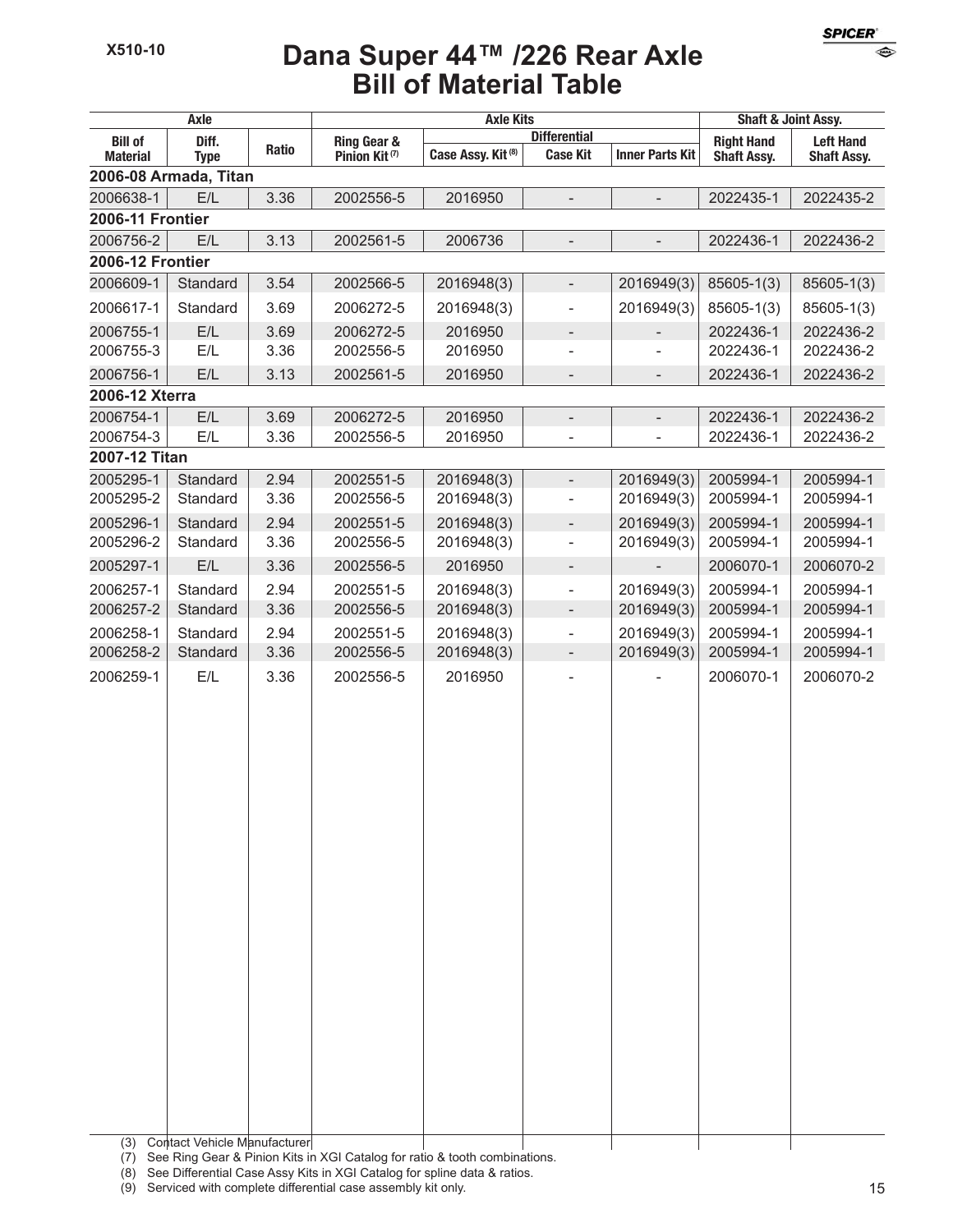

# **Variable Parts Listing Dana Super 44™ /226 Rear Axle**

|                | Kits & Parts - Use With All Applications       |                          |            |            |            |            |            |  |
|----------------|------------------------------------------------|--------------------------|------------|------------|------------|------------|------------|--|
|                | <b>Description &amp; Item Number (Refer to</b> | <b>Bills of Material</b> |            |            |            |            |            |  |
|                | "Exploded View" at the front of this section)  |                          | 2001288    | 2001289    | 2001290    | 2004793    | 2004794    |  |
| $\mathbf{1}$   | End Yoke/Companion Flange Assy.                | 9                        | 2006269    | 2006270(3) | 2006270(3) | 2006269    | 2006270(3) |  |
| $\overline{2}$ | KIT - Carrier Cover (inc 12,13,14)             | $\overline{\phantom{m}}$ | 2016953    | 2016953    | 2016952    | 2016953    | 2016953    |  |
| 3              | <b>Carrier Cover</b>                           | 12                       | 85637(3)   | 85637(3)   | 85641(3)   | 85637(3)   | 85637(3)   |  |
| 4              | Bolt - Carrier Cover (qty 12)                  | 14                       | 34279      | 34279      | 34279      | 34279      | 34279      |  |
| 5              | Lock-Diff. Brg. Adjuster Ring-Right            | 22                       | 2004557    | 2004202    | 2004202    | 2004557    | 2004557    |  |
| 6              | Snap Ring - Wheel Brg. Retainer                | 33                       | 44913      | 44913      | 44913      | 44913      | 44913      |  |
| 7              | <b>Wheel Bearing Retainer</b>                  | 34                       | 36797      | 36797      | 36797      | 36797      | 36797      |  |
| 8              | <b>Wheel Bearing Assembly</b>                  | 35                       | 565903     | 565903     | 565903     | 565903     | 565903     |  |
| 9              | Seal - Outboard Shaft                          | 36                       | 52765      | 52765      | 52765      | 52765      | 52765      |  |
| 10             | Oil Seal Retainer                              | 37                       | 85604(3)   | 85604(3)   | 85604(3)   | 85604(3)   | 85604(3)   |  |
| 11             | Tone Ring (ABS Only)                           | 39                       | 2001331    | 2001331    | 2001331    | 2001331    | 2001331    |  |
| 12             | Nut - Brake Mounting                           | 42                       | 43031      | 43031      | 43031      | 43031      | 43031      |  |
|                |                                                |                          |            |            |            |            |            |  |
|                |                                                |                          | 2004795    | 2004796    | 2004798    | 2004799    | 2005098    |  |
| 1              | End Yoke/Companion Flange Assy.                | 9                        | 2006270(3) | 2006270(3) | 2006269    | 2006270(3) | 2006269    |  |
| $\overline{2}$ | KIT - Carrier Cover (inc 12,13,14)             | $\overline{\phantom{a}}$ | 2016953    | 2016952    | 2016952    | 2016952    | 2016953    |  |
| 3              | <b>Carrier Cover</b>                           | 12                       | 85637(3)   | 85641(3)   | 85641(3)   | 85641(3)   | 85637(3)   |  |
| 4              | Bolt - Carrier Cover (qty 12)                  | 14                       | 34279      | 34279      | 34279      | 34279      | 34279      |  |
| 5              | Lock-Diff. Brg. Adjuster Ring-Right            | 22                       | 2004202    | 2004557    | 2004202    | 2004202    | 2004557    |  |
| $6\phantom{1}$ | Snap Ring - Wheel Brg. Retainer                | 33                       | 44913      | 44913      | 44913      | 44913      | 44913      |  |
| 7              | <b>Wheel Bearing Retainer</b>                  | 34                       | 36797      | 36797      | 36797      | 36797      | 36797      |  |
| 8              | <b>Wheel Bearing Assembly</b>                  | 35                       | 565903     | 565903     | 565903     | 565903     | 565903     |  |
| 9              | Seal - Outboard Shaft                          | 36                       | 52765      | 52765      | 52765      | 52765      | 52765      |  |
| 10             | Oil Seal Retainer                              | 37                       | 85604(3)   | 85604(3)   | 85604(3)   | 85604(3)   | 85604(3)   |  |
| 11             | Tone Ring (ABS Only)                           | 39                       | 2001331    | 2001331    | 2001331    | 2001331    | 2001331    |  |
| 12             | Nut - Brake Mounting                           | 42                       | 43031      | 43031      | 43031      | 43031      | 43031      |  |
|                |                                                |                          |            |            |            |            |            |  |
|                |                                                |                          | 2005099    | 2005100    | 2005101    | 2005102    | 2005103    |  |
| $\mathbf{1}$   | End Yoke/Companion Flange Assy.                | 9                        | 2006270(3) | 2006270(3) | 2006270(3) | 2006269    | 2006270(3) |  |
| $\overline{2}$ | KIT - Carrier Cover (inc 12,13,14)             | $\overline{a}$           | 2016953    | 2016953    | 2016952    | 2016952    | 2016952    |  |
| 3              | <b>Carrier Cover</b>                           | 12                       | 85637(3)   | 85637(3)   | 85641(3)   | 85641(3)   | 85641(3)   |  |
| 4              | Bolt - Carrier Cover (qty 12)                  | 14                       | 34279      | 34279      | 34279      | 34279      | 34279      |  |
| 5              | Lock-Diff. Brg. Adjuster Ring-Right            | 22                       | 2004557    | 2004202    | 2004557    | 2004202    | 2004202    |  |
| 6              | Snap Ring - Wheel Brg. Retainer                | 33                       | 44913      | 44913      | 44913      | 44913      | 44913      |  |
| 7              | <b>Wheel Bearing Retainer</b>                  | 34                       | 36797      | 36797      | 36797      | 36797      | 36797      |  |
| 8              | <b>Wheel Bearing Assembly</b>                  | 35                       | 565903     | 565903     | 565903     | 565903     | 565903     |  |
| 9              | Seal - Outboard Shaft                          | 36                       | 52765      | 52765      | 52765      | 52765      | 52765      |  |
| 10             | Oil Seal Retainer                              | 37                       | 85604(3)   | 85604(3)   | 85604(3)   | 85604(3)   | 85604(3)   |  |
| 11             | Tone Ring (ABS Only)                           | 39                       | 2001331    | 2001331    | 2001331    | 2001331    | 2001331    |  |
| 12             | Nut - Brake Mounting                           | 42                       | 43031      | 43031      | 43031      | 43031      | 43031      |  |
|                |                                                |                          |            |            |            |            |            |  |
|                |                                                |                          |            |            |            |            |            |  |
|                |                                                |                          |            |            |            |            |            |  |
|                |                                                |                          |            |            |            |            |            |  |
|                |                                                |                          |            |            |            |            |            |  |
|                |                                                |                          |            |            |            |            |            |  |
|                |                                                |                          |            |            |            |            |            |  |
|                |                                                |                          |            |            |            |            |            |  |
|                |                                                |                          |            |            |            |            |            |  |
|                |                                                |                          |            |            |            |            |            |  |
|                |                                                |                          |            |            |            |            |            |  |
|                |                                                |                          |            |            |            |            |            |  |
|                |                                                |                          |            |            |            |            |            |  |
|                |                                                |                          |            |            |            |            |            |  |

(3) Contact Vehicle Manufacturer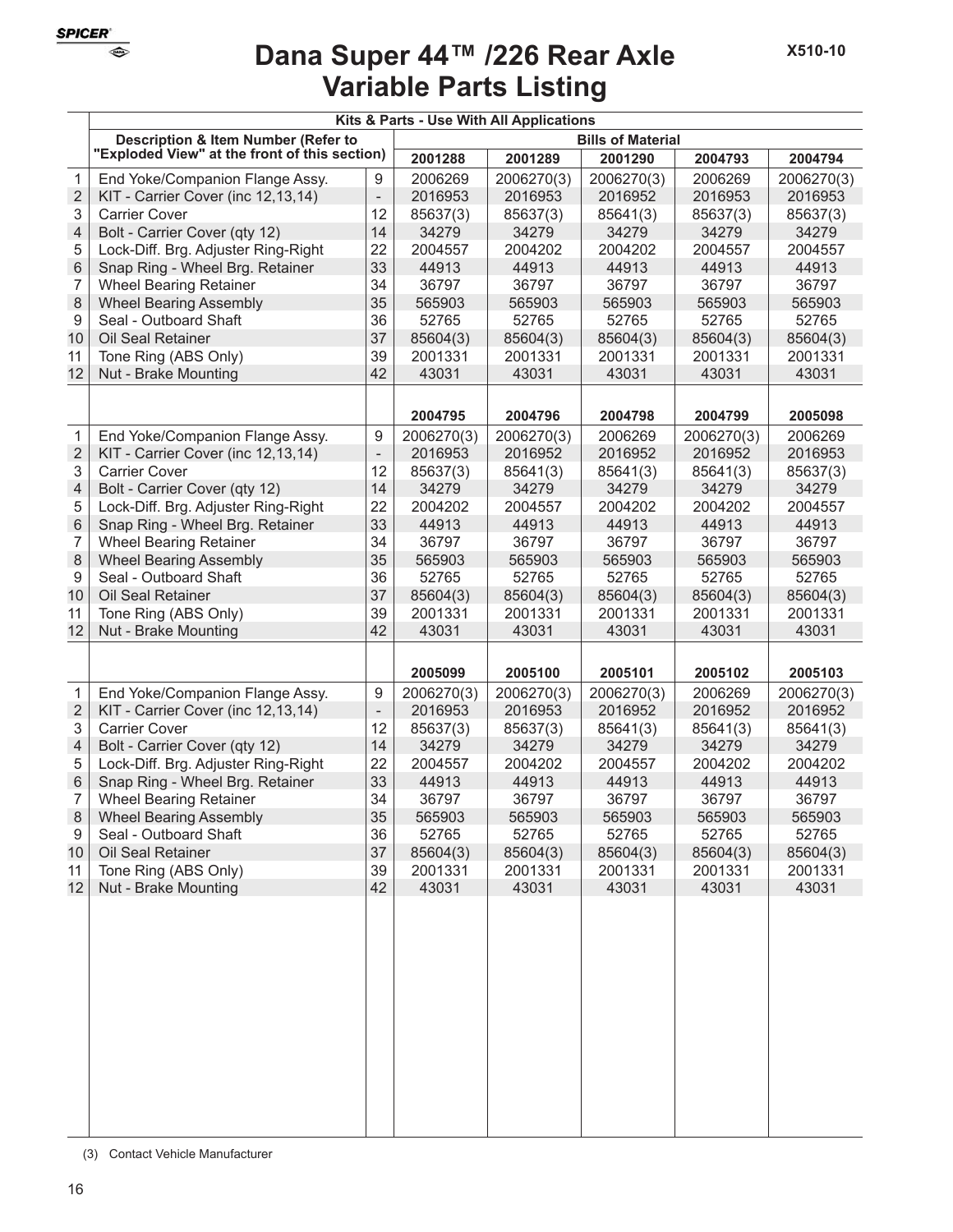## **Variable Parts Listing Dana Super 44™ /226 Rear Axle**

|                |                                                |                          |              | Kits & Parts - Use With All Applications |            |              |                                                                  |
|----------------|------------------------------------------------|--------------------------|--------------|------------------------------------------|------------|--------------|------------------------------------------------------------------|
|                | <b>Description &amp; Item Number (Refer to</b> | <b>Bills of Material</b> |              |                                          |            |              |                                                                  |
|                | "Exploded View" at the front of this section)  |                          | 2005295      | 2005296                                  | 2005297    | 2006257      | 2006258                                                          |
| 1              | End Yoke/Companion Flange Assy.                | 9                        | 2006269      | 2006269                                  | 2006269    | 2006269      | 2006269                                                          |
| $\overline{2}$ | KIT - Carrier Cover (inc 12,13,14)             | $\overline{\phantom{a}}$ | 2003409      | 2003409                                  | 2003409    | 2003409      | 2003409                                                          |
| 3              | <b>Carrier Cover</b>                           | 12                       | 2003331      | 2003331                                  | 2003331    | 2003331      | 2003331                                                          |
| 4              | Bolt - Carrier Cover (qty 12)                  | 14                       |              |                                          |            |              | 2003803-1(3) 2003803-1(3) 2003803-1(3) 2003803-1(3) 2003803-1(3) |
| 5              | Lock-Diff. Brg. Adjuster Ring-Right            | 22                       | 2004557      | 2004557                                  | 2004202    | 2004557      | 2004557                                                          |
| 6              | Snap Ring - Wheel Brg. Retainer                | 33                       | 48289        | 48289                                    | 48289      | 48289        | 48289                                                            |
| 7              | <b>Wheel Bearing Retainer</b>                  | 34                       | 35961        | 35961                                    | 35961      | 35961        | 35961                                                            |
| 8              | <b>Wheel Bearing Assembly</b>                  | 35                       | 565904       | 565904                                   | 565904     | 565904       | 565904                                                           |
| 9              | Seal - Outboard Shaft                          | 36                       | 2006568      | 2006568                                  | 2006568    | 2006568      | 2006568                                                          |
| 10             | Oil Seal Retainer                              | 37                       | 2005937      | 2005937                                  | 2005937    | 2005937      | 2005937                                                          |
| 11             | Tone Ring (ABS Only)                           | 39                       | 2005911      | 2005911                                  | 2005911    | 2005911      | 2005911                                                          |
| 12             | Nut - Brake Mounting                           | 42                       | 53492        | 53492                                    | 53492      | 53492        | 53492                                                            |
|                |                                                |                          |              |                                          |            |              |                                                                  |
|                |                                                |                          | 2006259      | 2006609                                  | 2006617    | 2006638      | 2006754                                                          |
| $\mathbf{1}$   | End Yoke/Companion Flange Assy.                | 9                        | 2006269      | 2006269                                  | 2006270(3) | 2006269      | 2006270(3)                                                       |
| $\overline{2}$ | KIT - Carrier Cover (inc 12,13,14)             | $\overline{\phantom{0}}$ | 2003409      | 2016952                                  | 2016952    | 2003409      | 2016953                                                          |
| 3              | <b>Carrier Cover</b>                           | 12                       | 2003331      | 85641(3)                                 | 85641(3)   | 2003331      | 85637(3)                                                         |
| 4              | Bolt - Carrier Cover (qty 12)                  | 14                       | 2003803-1(3) | 34279                                    | 34279      | 2003803-1(3) | 34279                                                            |
| 5              | Lock-Diff. Brg. Adjuster Ring-Right            | 22                       | 2004202      | 2004557                                  | 2004557    | 2004202      | 2004202                                                          |
| 6              | Snap Ring - Wheel Brg. Retainer                | 33                       | 48289        | 44913                                    | 44913      | 44913        | 44913                                                            |
| 7              | <b>Wheel Bearing Retainer</b>                  | 34                       | 35961        | 36797                                    | 36797      | 36797        | 36797                                                            |
| 8              | <b>Wheel Bearing Assembly</b>                  | 35                       | 565904       | 565903                                   | 565903     | 565903       | 565903                                                           |
| 9              | Seal - Outboard Shaft                          | 36                       | 2006568      | 52765                                    | 52765      | 52765        | 52765                                                            |
| 10             | Oil Seal Retainer                              | 37                       | 2005937      | 85604(3)                                 | 85604(3)   | 84788(3)     | 85604(3)                                                         |
| 11             | Tone Ring (ABS Only)                           | 39                       | 2005911      | 2001331                                  | 2001331    | 55466        | 2001331                                                          |
| 12             | Nut - Brake Mounting                           | 42                       | 53492        | 43031                                    | 43031      | 53492        | 43031                                                            |
|                |                                                |                          |              |                                          |            |              |                                                                  |
|                |                                                |                          | 2006755      | 2006756                                  | 606742     | 606886       | 606900                                                           |
| $\mathbf 1$    | End Yoke/Companion Flange Assy.                | 9                        | 2006269      | 2006269                                  | 2006269    | 2006269      | 2006269                                                          |
| $\overline{c}$ | KIT - Carrier Cover (inc 12,13,14)             | $\overline{\phantom{a}}$ | 2016952      | 2016952                                  | 2003409    | 2003409      | 2003409                                                          |
| 3              | Carrier Cover                                  | 12                       | 85641(3)     | 85641(3)                                 | 2003331    | 2003331      | 2003331                                                          |
| 4              | Bolt - Carrier Cover (qty 12)                  | 14                       | 34279        | 34279                                    |            |              | 2003803-1(3) 2003803-1(3) 2003803-1(3)                           |
| 5              | Lock-Diff. Brg. Adjuster Ring-Right            | 22                       | 2004202      | 2004202                                  | 2004557    | 2004557      | 2004202                                                          |
| 6              | Snap Ring - Wheel Brg. Retainer                | 33                       | 44913        | 44913                                    | 44913      | 44913        | 44913                                                            |
| 7              | <b>Wheel Bearing Retainer</b>                  | 34                       | 36797        | 36797                                    | 36797      | 36797        | 36797                                                            |
| 8              | <b>Wheel Bearing Assembly</b>                  | 35                       | 565903       | 565903                                   | 565903     | 565903       | 565903                                                           |
| 9              | Seal - Outboard Shaft                          | 36                       | 52765        | 52765                                    | 52765      | 52765        | 52765                                                            |
| 10             | Oil Seal Retainer                              | 37                       | 85604(3)     | 85604(3)                                 | 84788(3)   | 84788(3)     | 84788(3)                                                         |
| 11             | Tone Ring (ABS Only)                           | 39                       | 2001331      | 2001331                                  | 55466      | 55466        | 55466                                                            |
| 12             | Nut - Brake Mounting                           | 42                       | 43031        | 43031                                    | 53492      | 53492        | 53492                                                            |
|                |                                                |                          |              |                                          |            |              |                                                                  |
|                |                                                |                          |              |                                          |            |              |                                                                  |
|                |                                                |                          |              |                                          |            |              |                                                                  |
|                |                                                |                          |              |                                          |            |              |                                                                  |
|                |                                                |                          |              |                                          |            |              |                                                                  |
|                |                                                |                          |              |                                          |            |              |                                                                  |
|                |                                                |                          |              |                                          |            |              |                                                                  |
|                |                                                |                          |              |                                          |            |              |                                                                  |
|                |                                                |                          |              |                                          |            |              |                                                                  |
|                |                                                |                          |              |                                          |            |              |                                                                  |
|                |                                                |                          |              |                                          |            |              |                                                                  |
|                |                                                |                          |              |                                          |            |              |                                                                  |
|                |                                                |                          |              |                                          |            |              |                                                                  |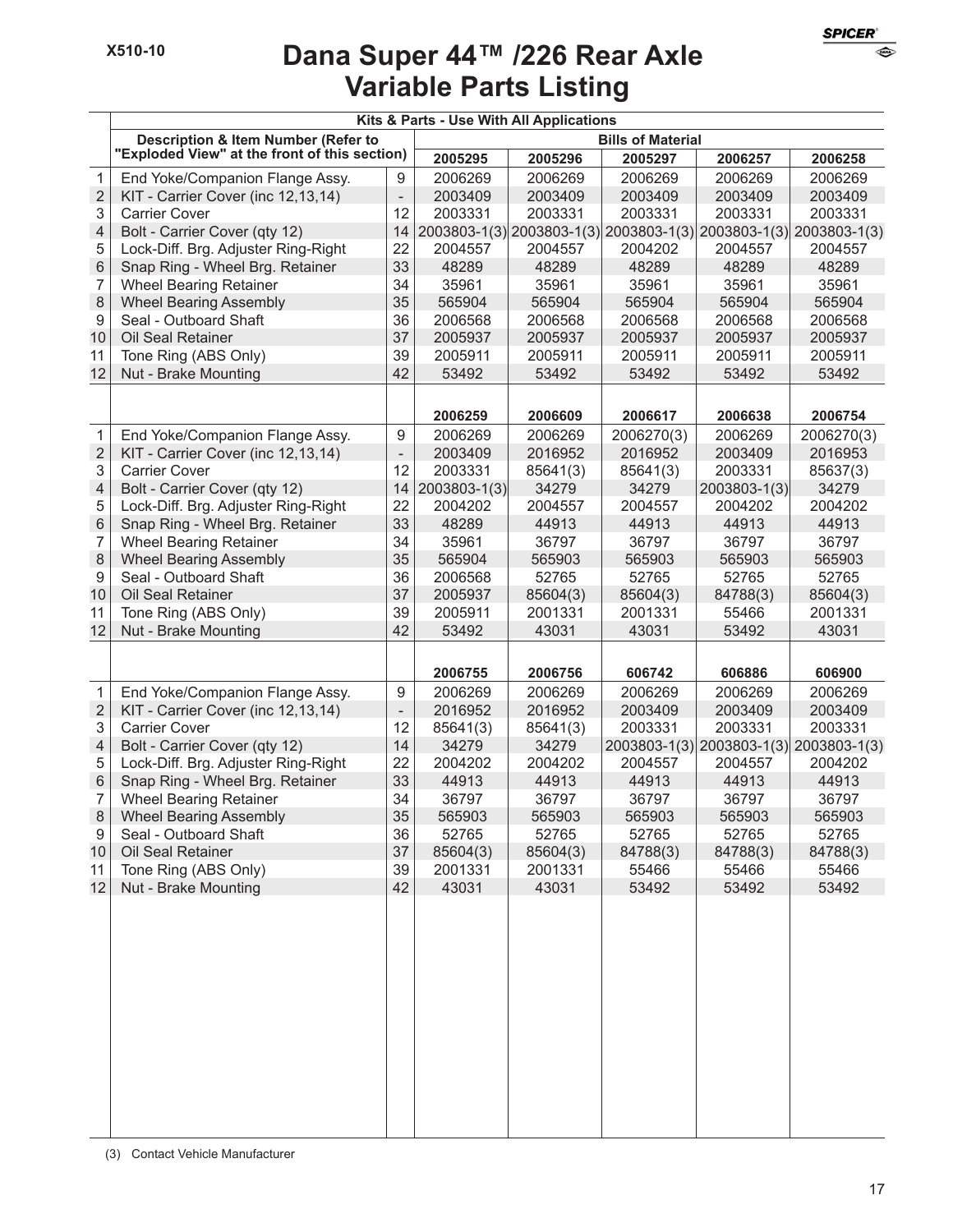

# **Variable Parts Listing Dana Super 44™ /226 Rear Axle**

|                                                | Kits & Parts - Use With All Applications      |                          |                          |          |            |  |  |  |
|------------------------------------------------|-----------------------------------------------|--------------------------|--------------------------|----------|------------|--|--|--|
| <b>Description &amp; Item Number (Refer to</b> |                                               |                          | <b>Bills of Material</b> |          |            |  |  |  |
|                                                | "Exploded View" at the front of this section) |                          | 606920                   | 606921   | 606937     |  |  |  |
| $\mathbf{1}$                                   | End Yoke/Companion Flange Assy.               | 9                        | 2006269                  | 2006269  | 2006270(3) |  |  |  |
| $\sqrt{2}$                                     | KIT - Carrier Cover (inc 12,13,14)            | $\overline{\phantom{a}}$ | 2016952                  | 2016952  | 2016953    |  |  |  |
| 3                                              | Carrier Cover                                 | 12                       | 85641(3)                 | 85641(3) | 85637(3)   |  |  |  |
| $\overline{\mathcal{A}}$                       | Bolt - Carrier Cover (qty 12)                 | 14                       | 34279                    | 34279    | 34279      |  |  |  |
| 5                                              | Lock-Diff. Brg. Adjuster Ring-Right           | 22                       | 2004557                  | 2004202  | 2004557    |  |  |  |
| $\,6\,$                                        | Snap Ring - Wheel Brg. Retainer               | 33                       | 44913                    | 44913    | 44913      |  |  |  |
| $\overline{7}$                                 | Wheel Bearing Retainer                        | 34                       | 36797                    | 36797    | 36797      |  |  |  |
| $\,8\,$                                        | <b>Wheel Bearing Assembly</b>                 | 35                       | 565903                   | 565903   | 565903     |  |  |  |
| $\boldsymbol{9}$                               | Seal - Outboard Shaft                         | 36                       | 52765                    | 52765    | 52765      |  |  |  |
| 10                                             | Oil Seal Retainer                             | 37                       | 85604(3)                 | 85604(3) | 85604(3)   |  |  |  |
| 11                                             | Tone Ring (ABS Only)                          | 39                       | 2001331                  | 2001331  | 2001331    |  |  |  |
| 12                                             | Nut - Brake Mounting                          | 42                       | 43031                    | 43031    | 43031      |  |  |  |
|                                                |                                               |                          |                          |          |            |  |  |  |

<sup>(3)</sup> Contact Vehicle Manufacturer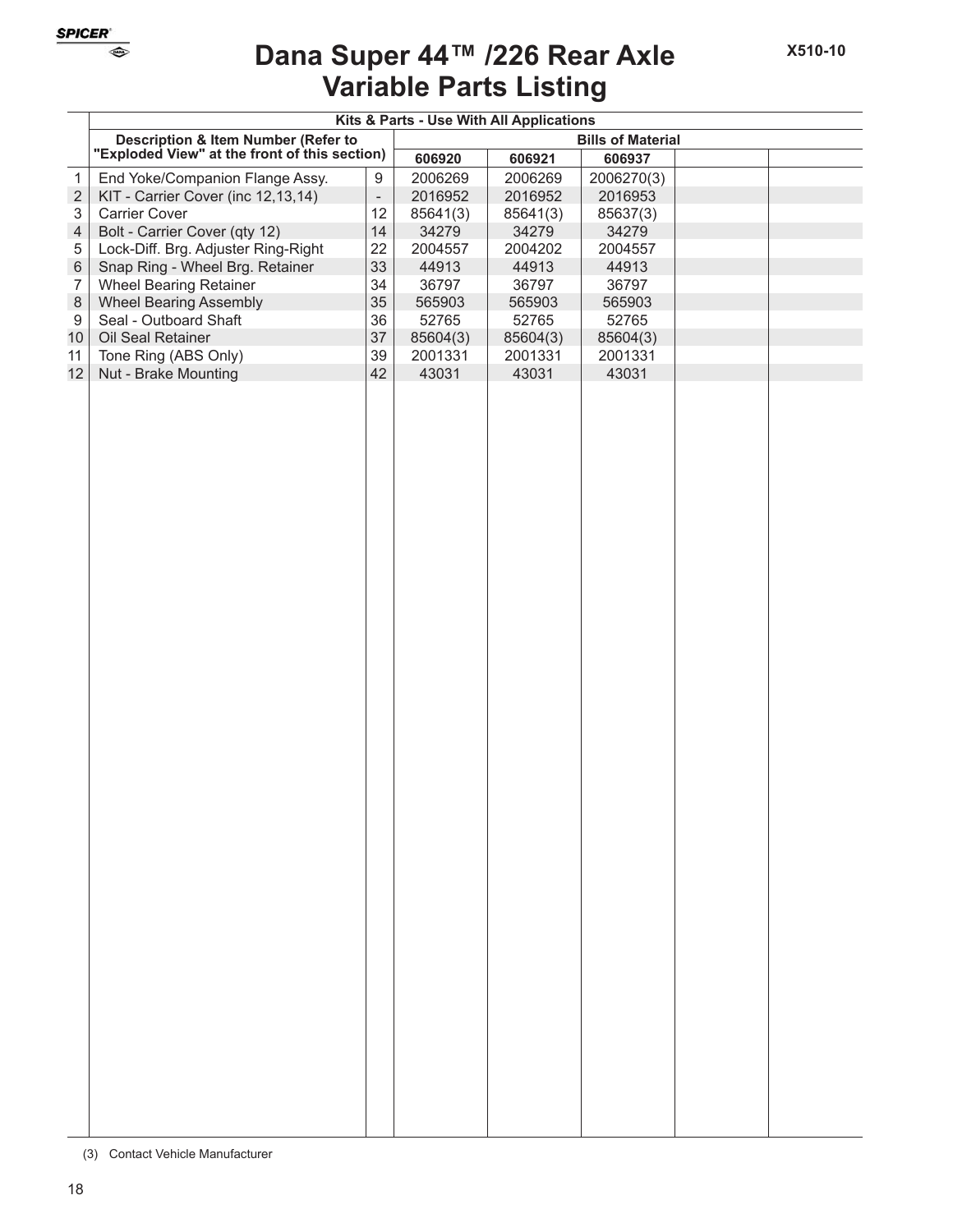# **Bearing Adjustment Shims**

| Part<br><b>Number</b>       | <b>Thickness</b> |      |  |  |  |
|-----------------------------|------------------|------|--|--|--|
| 41214                       | MМ               | Inch |  |  |  |
| 41214-1(1)                  | 0.76             | .030 |  |  |  |
| 41214-2(1)                  | 0.079            | .031 |  |  |  |
| 41214-3(1)                  | 0.081            | .032 |  |  |  |
| 41214-4(1)                  | 0.084            | .033 |  |  |  |
| 41214-5(1)                  | 0.086            | .034 |  |  |  |
| $41214 - 6^{(2)(3)}$        | 0.89             | .035 |  |  |  |
| 41214-7(2)(3)(4)            | 0.91             | .036 |  |  |  |
| 41214-8(2)(3)               | 0.94             | .037 |  |  |  |
| 41214-9(2)(3)(4)            | 0.97             | .038 |  |  |  |
| 41214-10(2)(3)              | 0.99             | .039 |  |  |  |
| 41214-11(3)(4)(5)(6)        | 1.02             | .040 |  |  |  |
| 41214-12(3)(5)              | 1.04             | .041 |  |  |  |
| 41214-13(3)(4)(5)(6)        | 1.07             | .042 |  |  |  |
| 41214-14(3)(5)              | 1.09             | .043 |  |  |  |
| 41214-15(3)(4)(5)(6)        | 1.12             | .044 |  |  |  |
| 41214-16(3)(7)              | 1.14             | .045 |  |  |  |
| 41214-17(3)(4)(6)(7)        | 1.17             | .046 |  |  |  |
| 41214-18(3)(7)              | 1.19             | .047 |  |  |  |
| 41214-19(3)(4)(6)(7)        | 1.22             | .048 |  |  |  |
| 41214-20(3)(7)              | 1.24             | .049 |  |  |  |
| 41214-21(3)(4)(6)(8)        | 1.27             | .050 |  |  |  |
| 41214-22(3)(8)              | 1.30             | .051 |  |  |  |
| $41214 - 23^{(3)(4)(6)(8)}$ | 1.32             | .052 |  |  |  |
| 41214-24(3)(8)              | 1.35             | .053 |  |  |  |
| 41214-25(3)(4)(6)(8)        | 1.37             | .054 |  |  |  |
| 41214-26                    | 1.40             | .055 |  |  |  |
| 41214-27(4)                 | 1.42             | .056 |  |  |  |

| Part<br><b>Number</b> | <b>Thickness</b> |      |  |  |
|-----------------------|------------------|------|--|--|
| 50161                 | MМ               | Inch |  |  |
| 50161-122(9)          | 1.22             | .048 |  |  |
| 50161-124(9)          | 1.24             | .049 |  |  |
| 50161-127(9)          | 1.27             | .050 |  |  |
| 50161-130(9)          | 1.30             | .051 |  |  |
| 50161-132(9)          | 1.32             | .052 |  |  |
| $50161 - 135^{(10)}$  | 1.35             | .053 |  |  |
| 50161-137(10)         | 1.37             | .054 |  |  |
| $50161 - 140^{(10)}$  | 1.40             | .055 |  |  |
| 50161-142(10)         | 1.42             | .056 |  |  |
| $50161 - 145^{(10)}$  | 1.45             | .057 |  |  |
| $50161 - 147^{(11)}$  | 1.47             | .058 |  |  |
| $50161 - 150^{(11)}$  | 1.50             | .059 |  |  |
| $50161 - 152^{(11)}$  | 1.52             | .060 |  |  |
| $50161 - 155(11)$     | 1.55             | .061 |  |  |
| $50161 - 157(11)$     | 1.57             | .062 |  |  |
| $50161 - 160^{(12)}$  | 1.60             | .063 |  |  |
| $50161 - 163^{(12)}$  | 1.63             | .064 |  |  |
| $50161 - 165^{(12)}$  | 1.65             | .065 |  |  |
| 50161-168(12)         | 1.68             | .066 |  |  |
| 50161-170(12)         | 1.70             | .067 |  |  |
| 50161-173(13)         | 1.73             | .068 |  |  |
| $50161 - 175^{(13)}$  | 1.75             | .069 |  |  |
| $50161 - 178^{(13)}$  | 1.78             | .070 |  |  |
| $50161 - 180^{(13)}$  | 1.80             | .071 |  |  |
| $50161 - 183(13)$     | 1.83             | .072 |  |  |

(9) Included in 2001369-1

(10) Included in 2001369-2

(11) Included in 2001369-3

(12) Included in 2001369-4

 $(13)$  Included in 2001369-5

 $(2)$  Included in 72922-2X (3) Included in 702010  $(4)$  Included in 701140-1X

 $(1)$  Included in 72922-1X

(5) Included in 72922-3X

 $(6)$  Included in 701140X

(7) Included in 72922-4X

(8) Included in 72922-5X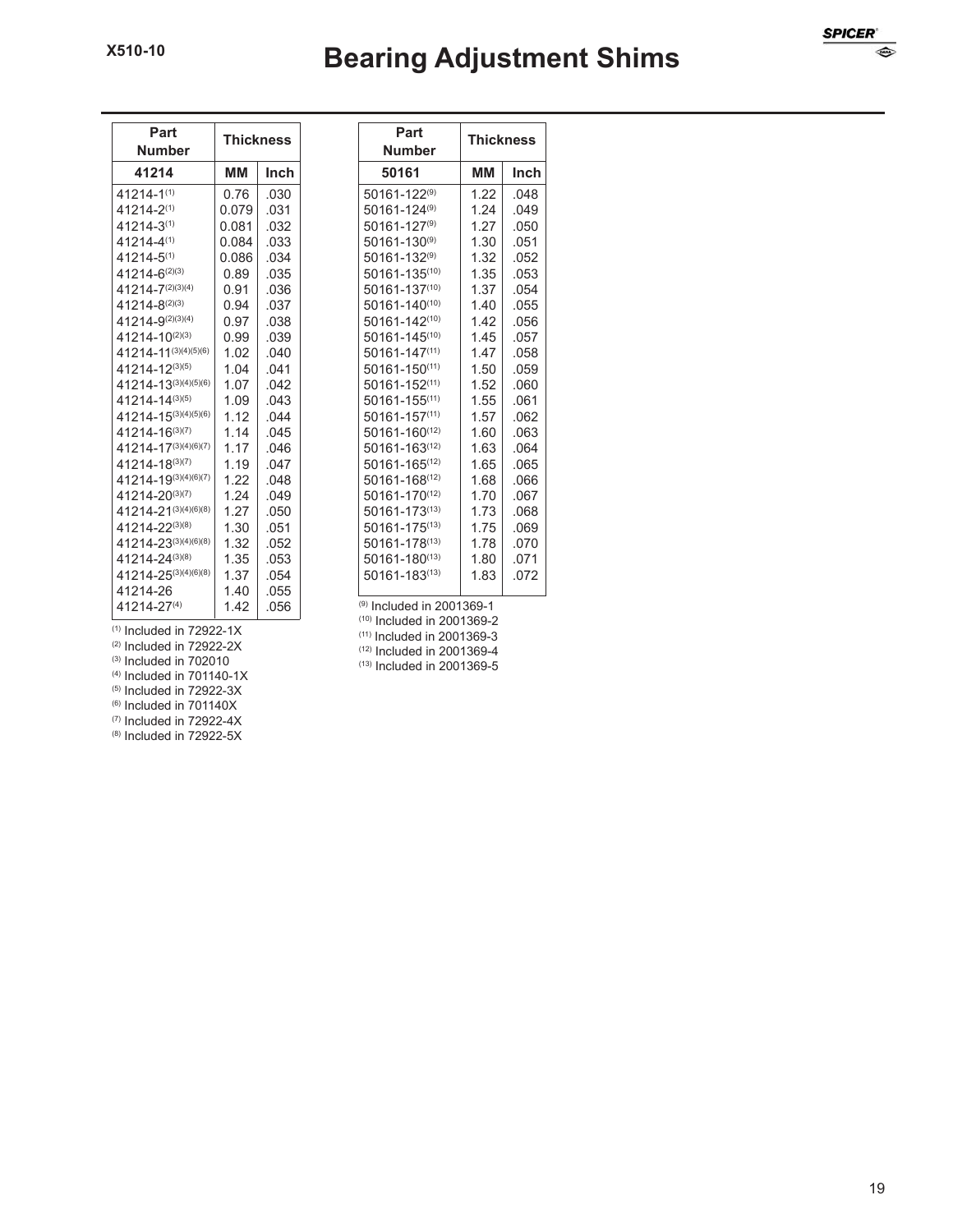

# **NOTES**